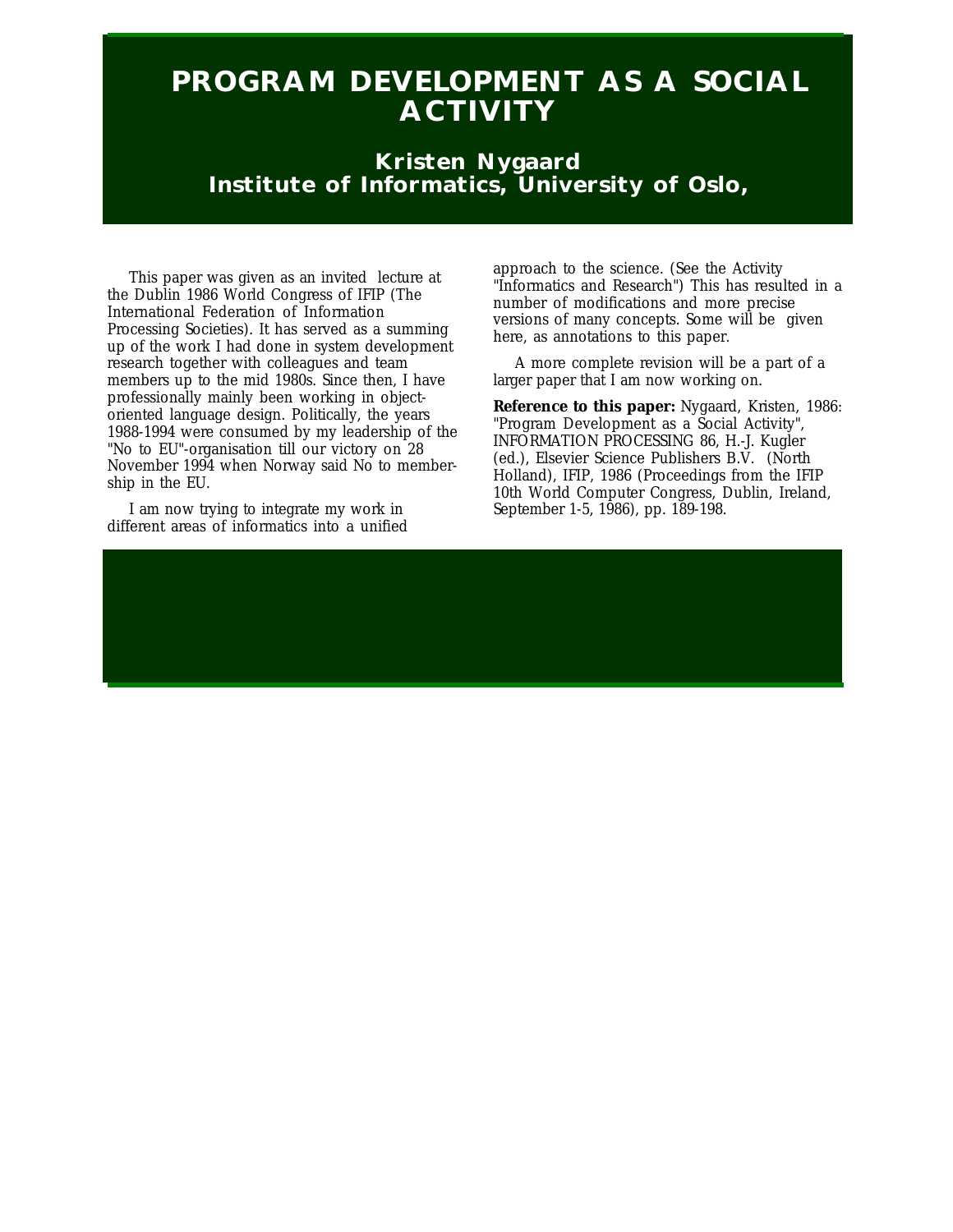### **Preface**

This paper was given as an invited lecture at the Dublin 1986 World Congress of IFIP (The International Federation of Information Processing Societies). It has served as a summing up of the work I had done in system development research together with colleagues and team members up to the mid 1980s. Since then, I have professionally mainly been working in objectoriented language design. Politically, the years 1988-1994 were consumed by my leadership of the "No to EU"-organisation up to our victory on 28 November 1994 when Norway said No to membership in the EU.

I am now trying to integrate my work in different areas of informatics into a unified approach to the science. (See the Activity "Informatics and Research".)

As a part of that work, I am reexamining my earlier work, revising sections where I either have changed opinions or feel that my insight has improved, or where I feel that I have more precise and consistent definitions and concepts to offer.

This paper is of course given in its original version. My revisions vil be made as annotations to this Acrobat- and WWW-adapted version of the paper for the Internet.

The work on the annotations has not yet begun. Hopefully it will start soon, and it will go on throughout my work on a "Unified Approach to Informatics".

Oslo, 99-08-16

Kristen Nygaard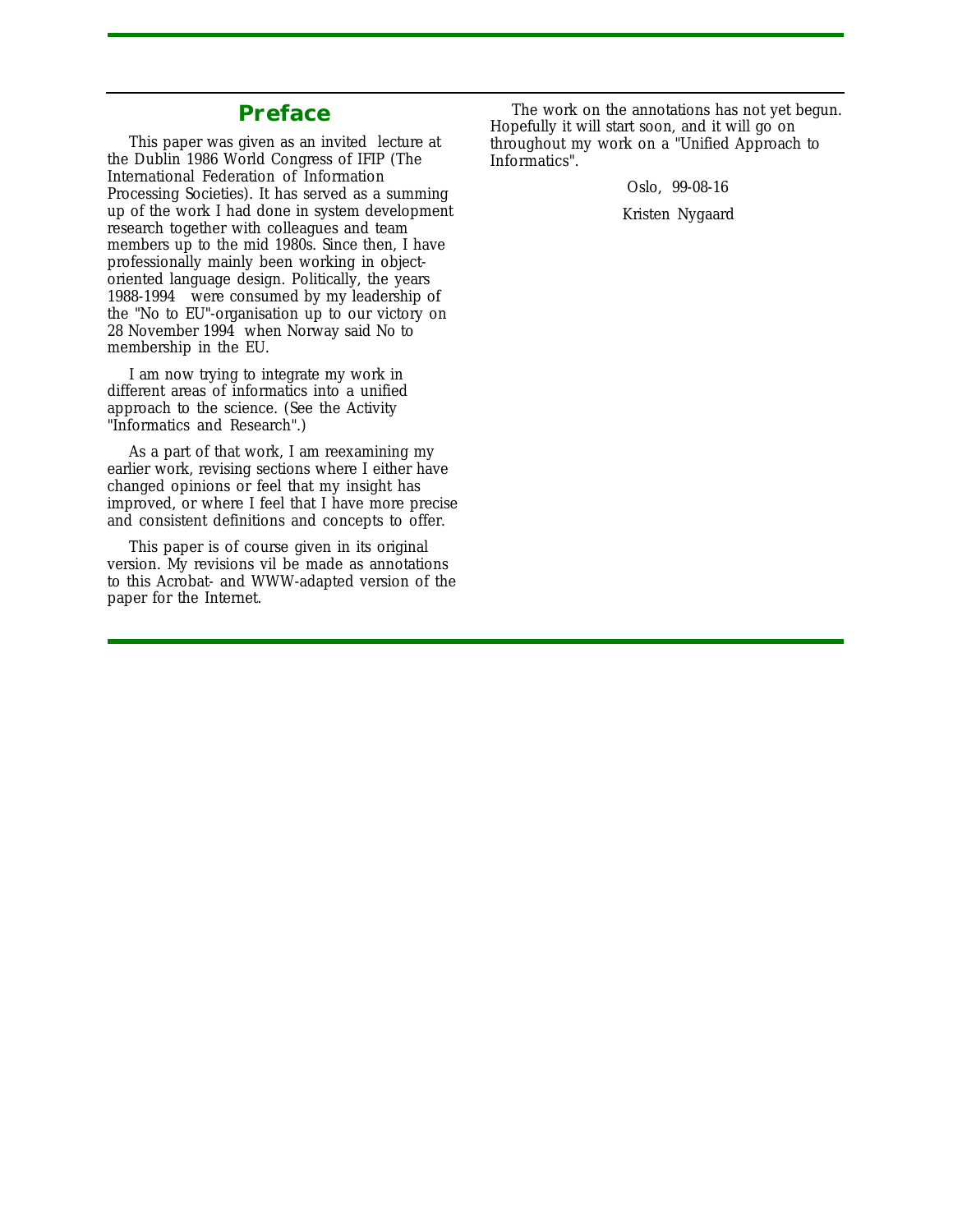### **1. INTRODUCTION**

This paper will argue on two fronts: The first front will be against those who want to make informatics exclusively a formal science, as mathematics - and who maintain that the study of the social implications of information technology is outside informatics, belonging to the social sciences. The second front will be against those social scientists who believe that they are capable of understanding the impacts of information technology "from outside", without bothering to learn informatics or working closely with researchers in informatics

The paper will not be laid out as a series of attacks, but rather as a presentation of points of view, arguments, and lines of reasoning that are in in contrast with the two attitudes described above.

In recent years a comprehensive litterature has addressed the technical and organizational problems and tasks in large scale program and system development. *[The list of relevant litterature is far too long to be included in the Reference List, see e.g. [Boehm, B.W., 1981], and Olle, T.W., Sol, H.G., and Verrijn-Stuart, A.A.,* 1982].] The paper will use that litterature as a background, but will focus upon the interaction between technical and social issues in these activities.The paper will, however, to a large extent draw upon points of view presented in papers by

researchers (including the author) belonging to the Scandinavian trade union and user participation oriented school in System Development.

It should also be pointed out that the term "social" in the title of the paper will mainly be used in its meaning of "societal", that is, relating to the society. This implies that the social setting of the programmers' work wil be discussed, but not the internal relationship and cooperation in project groups of specialists in informatics.

### **2. THE DEFINITION OF THE TERM "INFORMATICS"**

The term "computer science" should be replaced by "informatics". Some years ago the choice between the two terms seemed perhaps to be of little consequence. Discussions of terminology often are idle, but they may some times reflect basic differences of opinion or at least emphasis. Today it is unfortunate that the term "computer science" is used. The term tends to implant a too narrow way of thinking about information systems, that now are networks of people, information processing equipment and other machinery, interacting through direct interhuman and (an increasing proportion of) electronically supported communication links.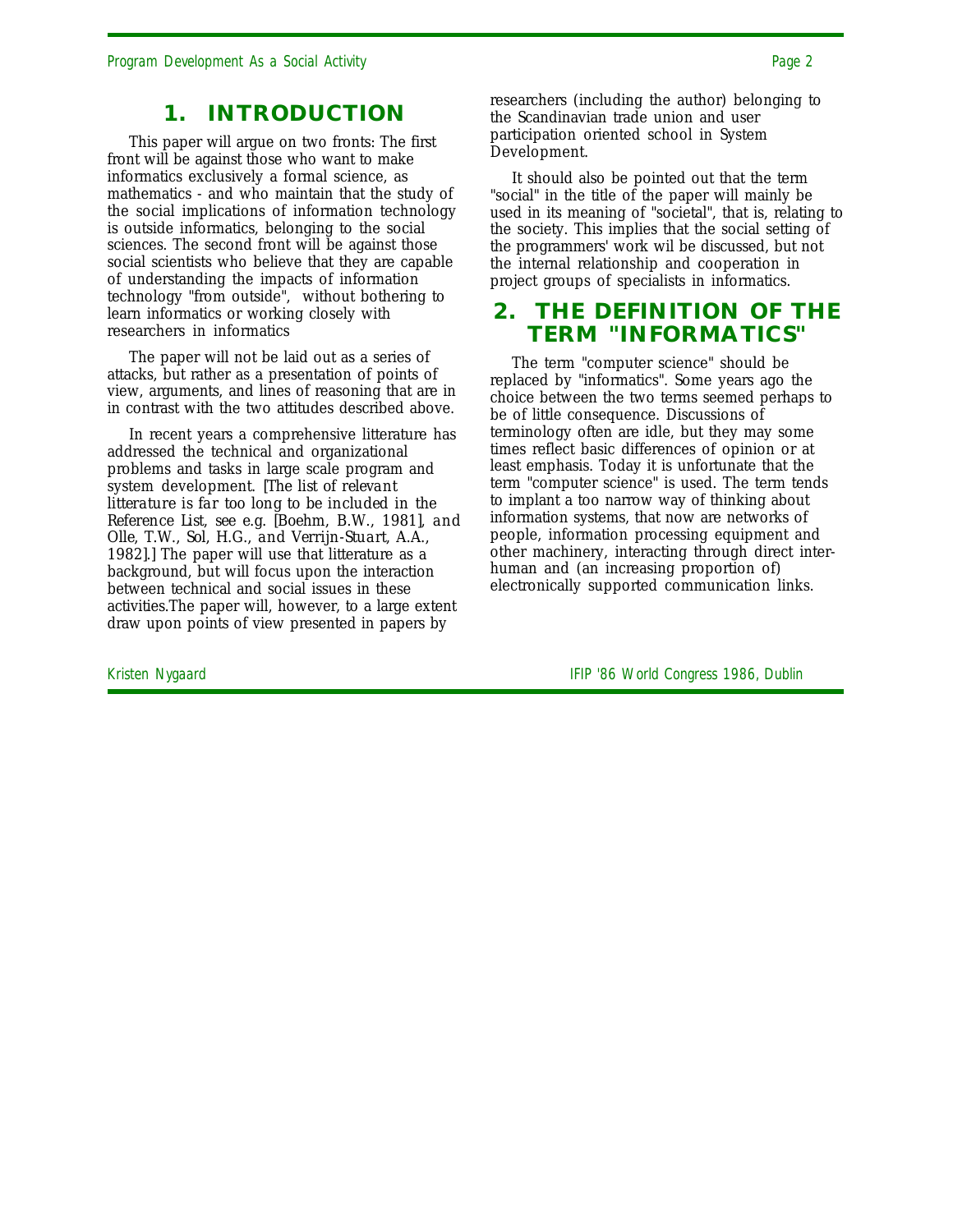The definition of the term "informatics" adopted in this paper is *[rephrased from [Nygaard, K.and Håndlykken 1981] ]*:

Definition: Informatics is the science that has as its domain information processes and related phenomena in artifacts, society and nature.

In this definition, the term "information processes" is used. "Information processes" are discussed later in this paper.The definition includes the term "information", and that term raises another debate. Many attempts have been made at giving a definition of "information". An approach using the perspective and information process concepts is presented in *[Nygaard, K., 1986]*, another is given in *[Kaasbøll, J., 1985]*.

A phenomenon is

" any fact, circumstance, or experience that is apparent to the senses and that can be scientifically described or appraised." *[Webster 1960]*

Important examples of phenomena are: living organisms, inanimate objects (including artifacts, like e.g. machines), events, and processes (e.g. computer program executions). We may also speak of cognitive phenomena, occuring within the minds of people, as opposed to manifest phenomena, occuring outside minds.

The above definition describes informatics as a science relating to a class of phenomena (and certain selected aspects of these phenomena - see the definition of information process below). It is incompatible with definitions that aim at defining informatics as a formal discipline, akin to mathematics. (Formal sub-disciplines may, however, be parts of informatics - as e.g. program proving.) The definition is similar to those we must give of sciences like botany, physics, sociology etc., which all relate to selected aspects of specified classes of phenomena.

The choice of definition of the term "informatics" is in no way trivial. When it is argued that informatics is a formal discipline only, then

"according to such a definition, the impact of an information system upon the social structure of which it is a part, is outside (the field of study of) informatics. Also case studies of how data processing actually is carried out in specific organizations fall outside informatics in this narrow sense." *[Nygaard, K., and Håndlykken, P., 1981]*

Terms used incorrectly may also cause confusion. It has been maintained *[A. Parkin 1980]* that "informatics" is a substitute term for "data processing". "Data processing" is, however, a term denoting a process or a function, whereas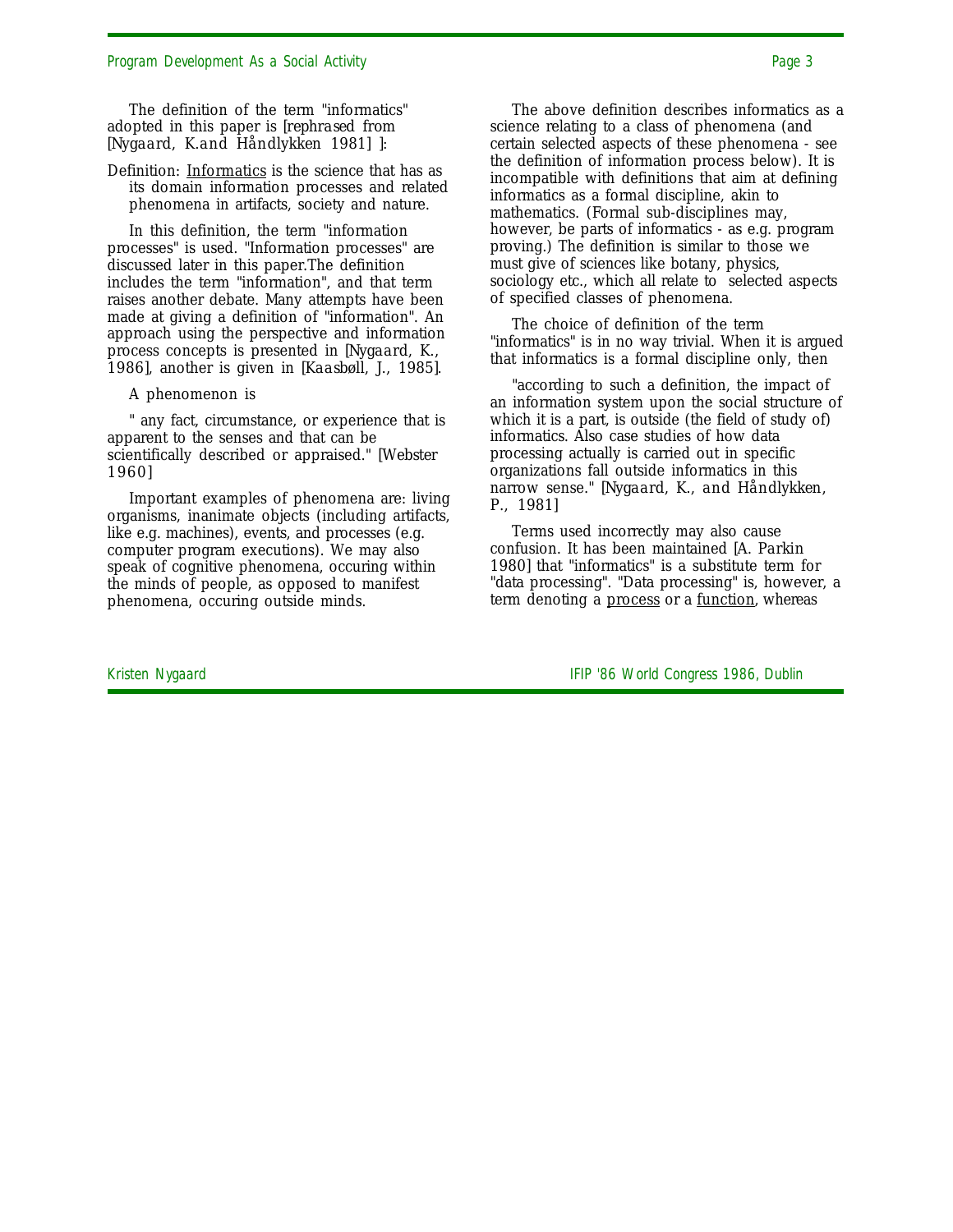"informatics" is the name of a science that has data processing as a subject of study.

### **3. ASPECTS OF SCIENCES**

Sciences defined the way informatics is defined above, have four aspects [The material in this section uses material from [ Nygaard, K. and Sørgaard, P., 1985], developed from [Nygaard, K and Håndlykken, P., 1981]] :

- 1. *Phenomenology:* The empirical study of phenomena - their identification, observed behaviour, and properties. (Tycho Brahe in astronomy, Linné in botany.)
- 2. *Analysis:* Comprehension and explanation of phenomena in terms of an underlying theory. Identification of important properties and concepts, relations between properties and concepts, description and anticipation of behaviour. (Newton in astronomy, Darwin in biology.)
- 3. *Synthesis, construction, technology:* Knowledge organized for the purpose of interfering with, constructing, or generating phenomena.(Teller in nuclear physics.)

4. *Multiperspective reflection:* The consideration and examination of concepts and phenomena at the same time - or alternatingly - from the perspectives of more than one science, or from more than one perspective within the same science. The study of how changes introduced according to one viewpoint affect properties of the phenomena when regarded from another viewpoint.

Most natural sciences now have long phenomenological traditions. Many, like physics and chemistry, have developed technological disciplines built upon solid platforms of analysis, which in turn are derived from very extensive platforms of empirical knowledge. (Some, like chemistry, started however with rather unsuccessful attempts at construction.)

Informatics developed as the result of the invention of an extremely powerful tool for construction: The programmable computer.The very mixed crowd of people gathering around the computers were regarded by scientists (and often by themselves alike) as "machinists" or "technicians". During the 50s the first generally valid insight related to construction was established. Analysis was firmly established in the 60s, whereas more explicit multiperspective reflection started to appear in the 70s, in particular through the Scandinavian trade union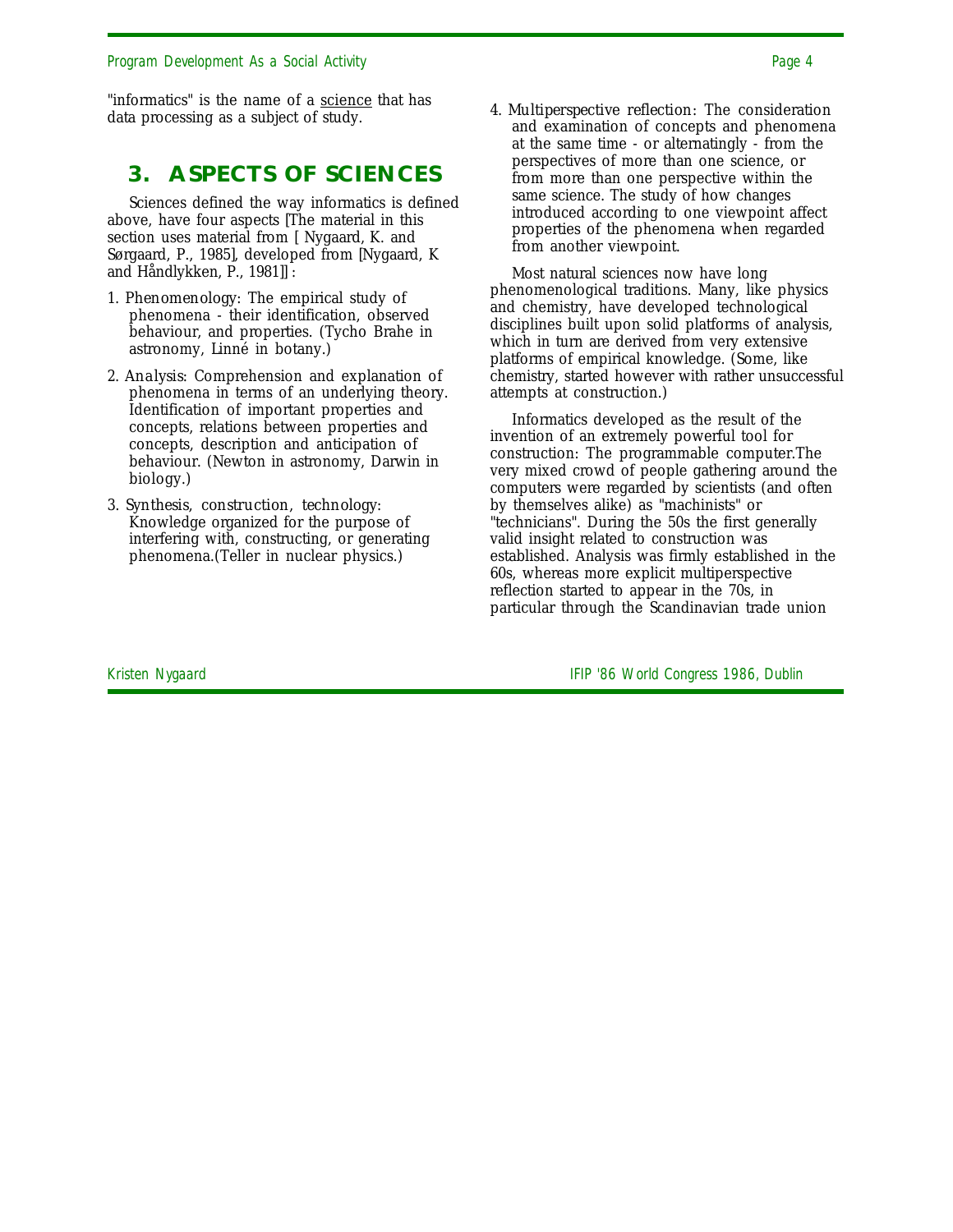projects. As for phenomenology, valuable efforts have been made, but too few, and also many made in order to prove that some proposed method works successfully. Informatics need in a number of important areas a proper and wider empirical platform.

It seems obvious that construction always will be a central, or the central aspect of informatics. Without construction the purpose and content of the other aspects become empty. Information systems are, however, typically introduced and operated for economic reasons, designed and implemented using insights from informatics, and result in a changed environment for people. Modifications of the informatical properties of the organization may have desirable economic, but undesirable social consequences, or vice versa.

### **4. PERSPECTIVES**

The "perspective" concept is used in the previous section. It is a key concept in the discussions presented in this paper, and it will now be examined more closely, following *[Nygaard, K., and Sørgaard,P., 1985]*. The perspective concept is also discussed in *[Bratteteig, T., 1983]*.

As our first illustration we will refer to a very typical situation:A system analyst is working in team with Ms. Brown and Mr. Smith (representing "the users"). Their task is to develop some kind of

new "information system" in the organization where Ms. Brown and Mr. Smith are employed.

To most system analysts it is a matter of course that the organization should be interpreted as consisting of "data flows", "transactions", "records", "relations", "objects", etc. This is their perspective upon the organization. Rather few are capable of realizing that to Ms. Brown, Mr. Smith is not a system component. Ms Brown has a very different perspective: To Ms. Brown, Mr. Smith may be a colleague who should be treated rather carefully before 10 am., who is very knowledgeable and helpful with some of the tasks that Ms. Brown find difficult, who needs Ms. Brown's help with some other important tasks, and is an altogether pleasant chap, making up a good problem-solving team with Ms. Brown. The system analyst should realize that this way of looking at the organization may be just as relevant as a "system view", and should make an attempt to adopt both views.

To Ms. Brown, her workplace is not "a system", whereas the system analyst regards the purpose of the work she/he is engaged in exactly as: to develop "a system". The implications of adopting a system perspective are far reaching if alternative perspectives are neglected or outright suppressed. The Norwegian sociologist Stein Bråten has introduced the notion of "model power" *[[Bråten, S., 1973] and [Bråten, S., 1983]]* which in our terminology should be described as "perspective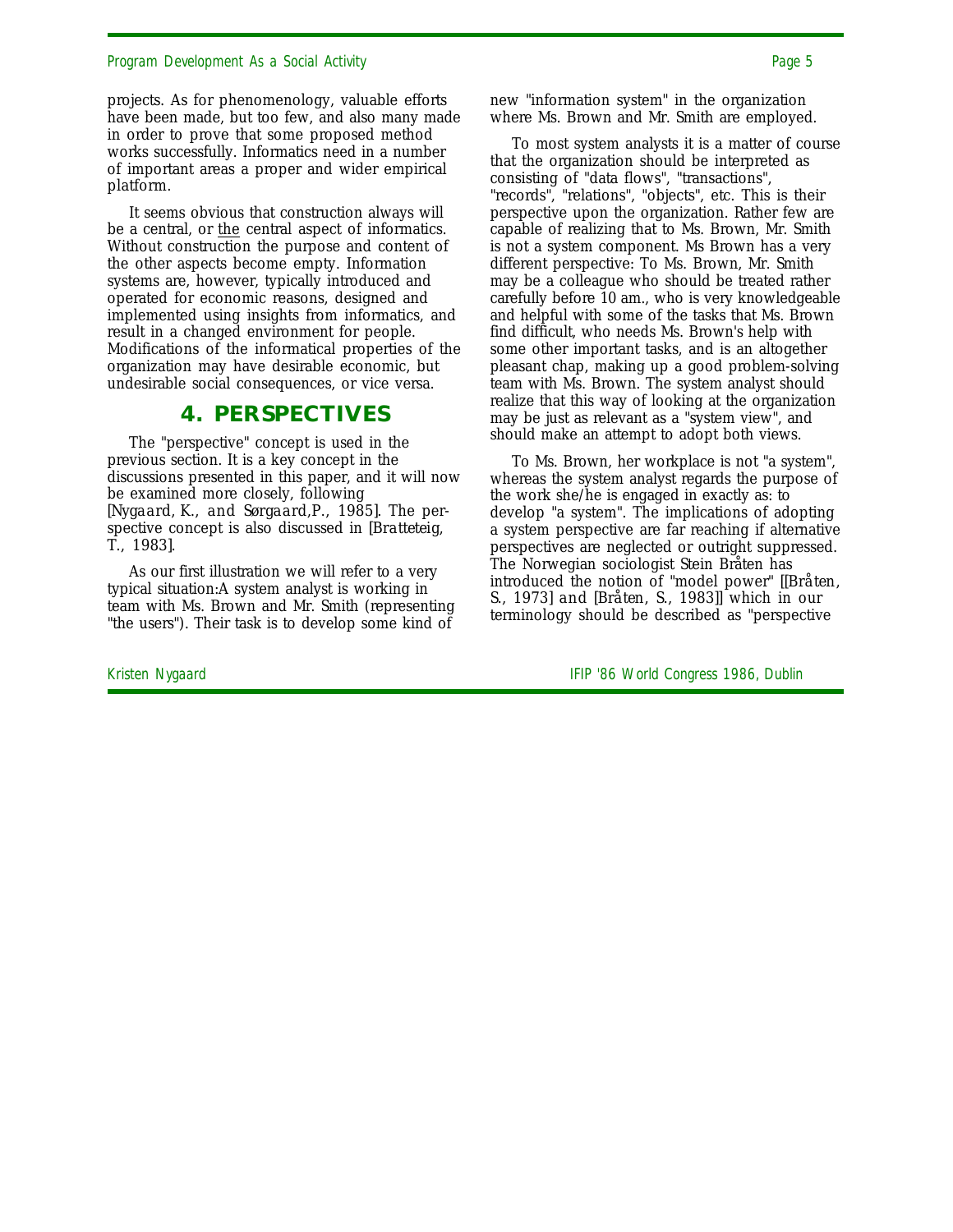power". The system analyst exercises perspective power and establishes a perspective monopoly by insisting upon, and succeeding in the exclusive use (in the development process) of facts, experience, concepts, techniques, and tools that are meaningful within the framework of a system perspective. According to Bråten the acceptance of another actor's model (perspective) implies that one is completely dominated.

In philosophy concepts similar to "perspective" have been discussed by many researchers and are in focus in the theory of knowledge. The discussion here is oriented towards issues within the science of informatics.

Using the concepts in the previous section, a definition of the term "perspective" will be given. It is necessary to make some assumptions relating to cognitive processes (human thought processes). It has been attempted to make them as few and uncontroversial as possible.

Definition: A cognitive universe is the collection of all cognitions of a person.

The term cognition may denote either the process of cognition or any product of that process, in some way stored (or "remembered") in a person's cognitive universe. We do not make detailed assumptions about these products, only that we will regard both values, beliefs, experiences etc., and rules relating to these categories as being cognitions. We particularly do not assume that cognitions may be regarded as "disjoint elements", or that any part of a cognitive universe has a sharply defined boundary to other parts of a cognitive universe. Whether this is true or not is outside the scope of our discussion.

Definition: The active cognitions of a person in a given situation are those parts of the cognitive universe that are participating in the person's cognitive process.

We may now state :

Definition: A person's perspective is a part of the cognitive universe that may structure her or his cognitive process when relating to situations within some domain.

By the verb "structure" we in this context imply "contribute to the structuring of", since the complete structure in operation in a given situation is impossible to know.

Definition: A perspective structures a person's cognitive process by:

- the selection of those properties of the situation that are being considered (and, by implication, of those that are ignored). In this way the perspective influences the active cognitions.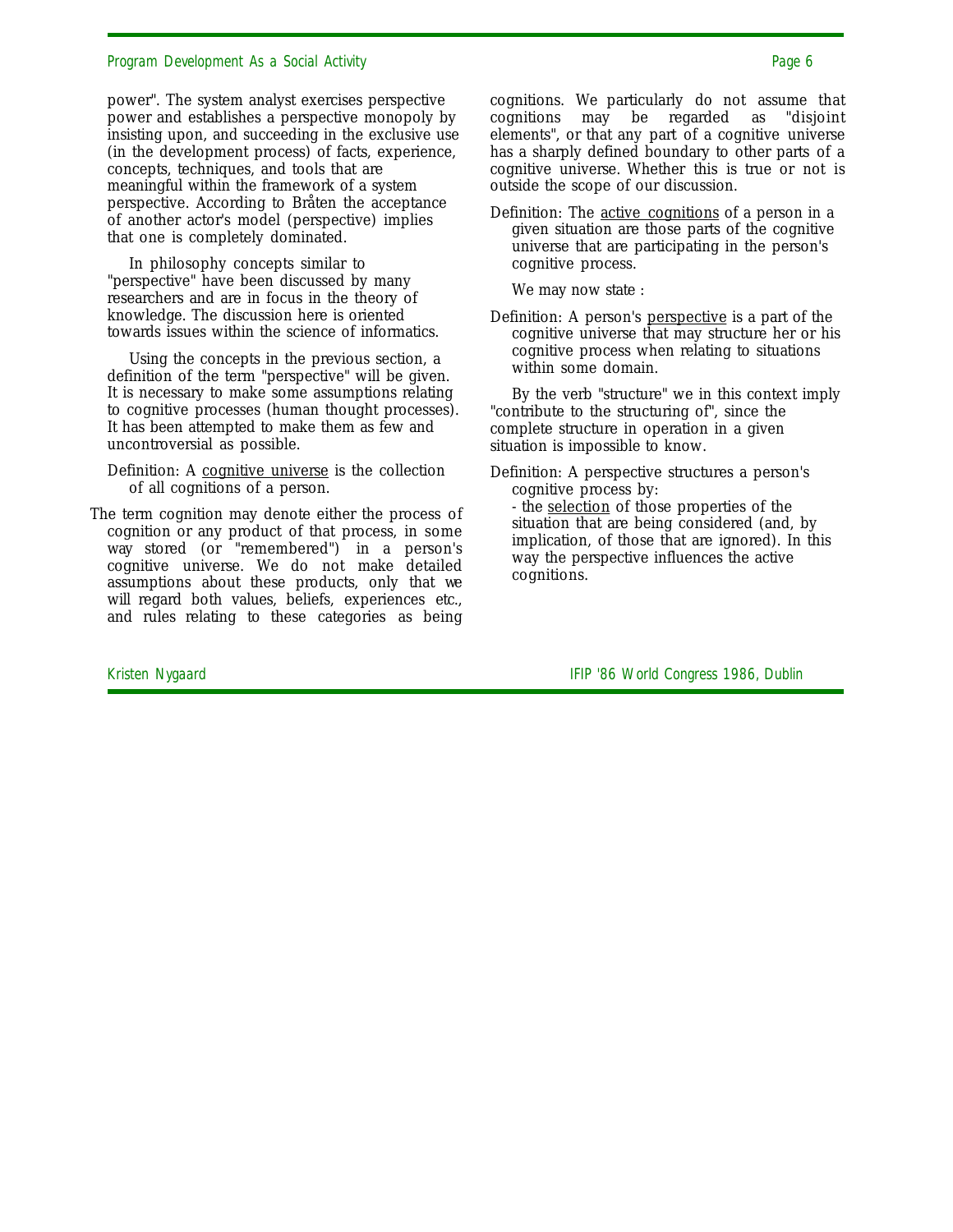- concepts and other cognitions that are being used in the interpretation of the selected properties.

If the use of the perspective is regarded by the person as "successful", cognitions reinforcing the belief of its usefulness is produced. If the perspective leads to a "poor" interpretation, new cognitive processes are initiated in order to modify or even substitute the perspective.

The capability of multiperspective reflection is essential for every computer professional, and the perspective concept will be used extensively in this lecture.

### **5. INDIVIDUAL AND COLLECTIVE PERSPECTIVES**

The notion of perspective has been defined by characterizing a person's perspective, and this may be the best way to start a discussion of the perspective concept. This approach does not make it impossible to use "perspective" to denote attitudes shared by many *[Nygaard, K. and Sørgaard, P., 1985]*.

Perspectives may be communicated by perspective description or by people being exposed to specific situations from which they learn. When it is said that a system development method "has a harmony perspective" (see next

section), it implies that a person A making this statement is of the opinion that any one using this method will structure her or his cognitive processes during the system development process by a perspective that person A regards a being a "harmony perspective". Many of the concepts we find indispensable in human communication, also in the social sciences, are of this nature. And informatics has aspects belonging both to the natural sciences and the social sciences. This does not preclude precise definitions of concepts like perspective and their use in describing e.g. group attitudes.

Some perspectives are highly individual: attitudes towards family and friends, towards various forms of art etc.

Other perspectives are shared by many: All over the Western World managers hold similar values relating to the way business is conducted, and these values are usually regarded as obvious to the extent that they are seldom discussed. Alternative values are often considered as "ideological", "political" or "extreme", as opposed to one's own values which are considered "objective" or "mainstream".

Similarly, workers tend to have the same way of looking at events within their factory. The common parts of their perspectives are probably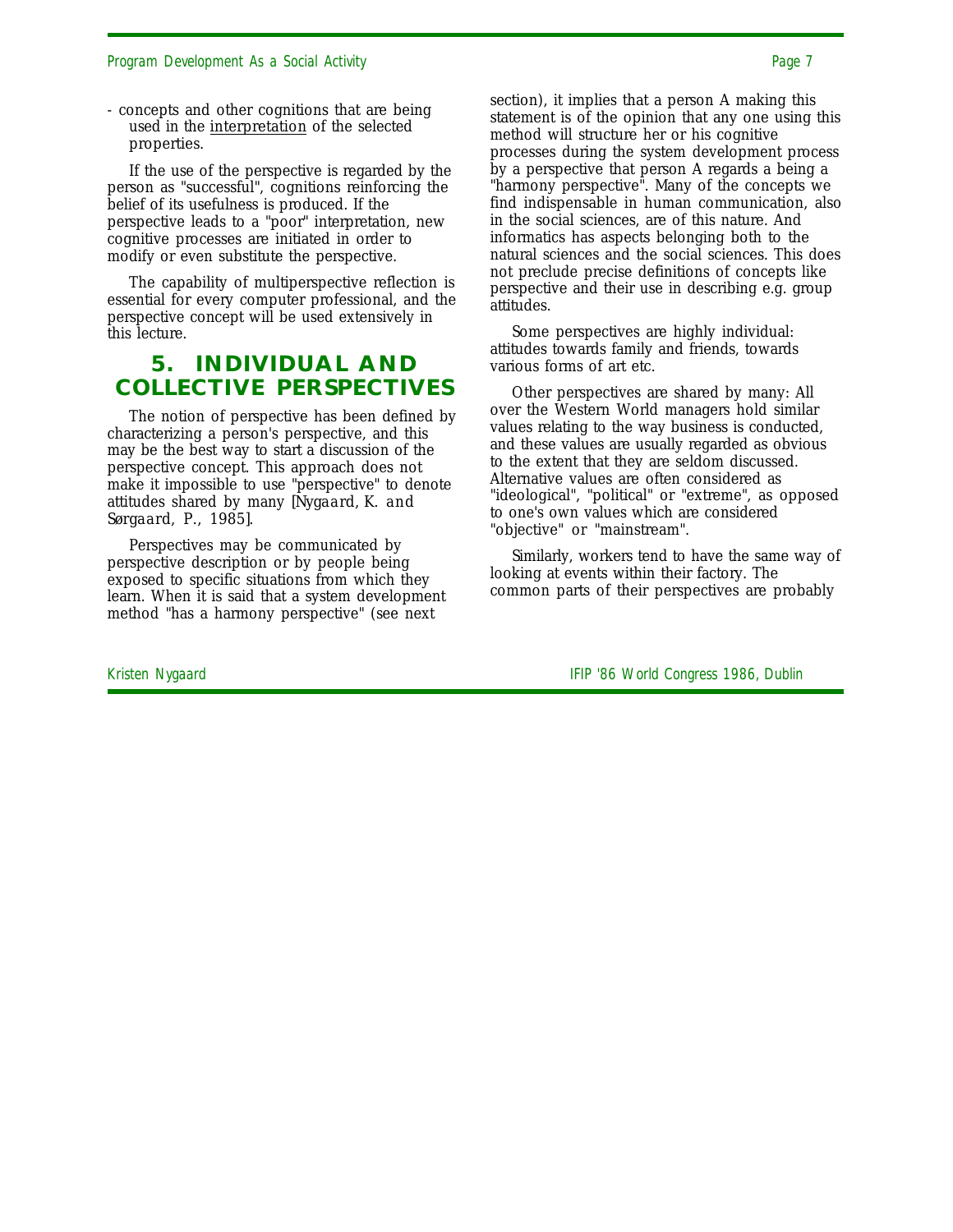only to a limited extent communicated, and to a larger extent determined by common experience.

### **6. PROCESS AND STRUCTURE**

This and the two subsequent section introduces concepts relating to programming and system description. [The material in this section is building upon work related to the DELTA and BETA languages, see.the References]

Definition: A process is a development of a part of the world through transformations during a time interval. Structure of a process is limitations of its set of possible states (and thus of its sequences of possible states).

"The economic development of Norway in the 16th century" is an example of a process. It should be noted that "Norway", the substance developing, is not a process. The term "process" comprises the sequence of changing states. (Consequently, the use in e.g. the SIMULA language of the term "process" as a subcategory of "object" is unfortunate.) The most important information processes are, in our present context, program executions and data processing performed jointly by people and computers.

In most programming languages the transformations are prescribed by imperatives (and thought of as actions) in structure

descriptions called programs. The computer imposes structure upon the program execution using the structure description (program) as structure prescription.

- Definition: A process is regarded as an information process when the qualities considered are:
	- its substance, the physical matter that it transforms,
	- measurable properties of its substance, represented by

values,

- transformations of its substance and thus its measurable properties.

7. SYSTEM DEFINITION

Another term that needs consideration is "system". Some definitions are too general and imply that everything is a system. The definition given here introduces explicitly the perspective implied and makes an immediate link possible to the concept "information process" and thus to concepts in programming languages *[ Kristensen, B. B., Madsen, O. L., Møller-Pedersen, B. and Nygaard,K. 1983a, 1983b, 1985].*

- Definition :A system is a part of the world that a person
- (or group of persons, during some time interval and for some reason)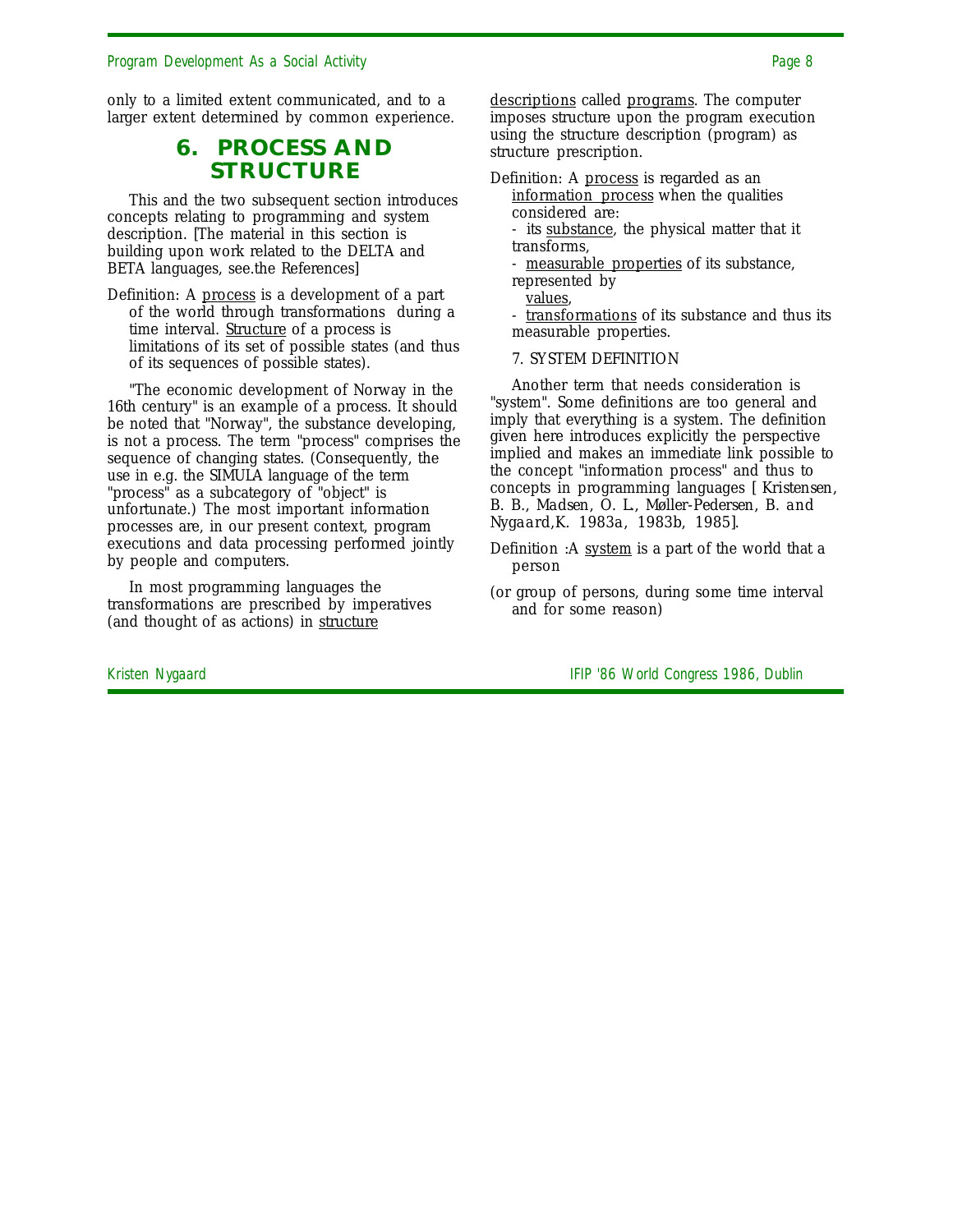- each component characterized by properties that are selected as being relevant and
- by actions relating to these properties and those of other components.
- *[Holbæk-Hanssen,E., Håndlykken, P. and Nygaard, K., 1975]*

According to this definition, no part of the world is a system as an inherent property. It is a system if we choose a system perspective. It may be regarded as being a system by us, if we at the time choose to do so. It may, however be useful not to regard that part of the world as a system. It may also be regarded as a system in many different ways, as we specialize our system perspective by the choice we make in the selection of properties to be considered.

## **8. THREE BASIC PERSPECTIVES ON PROGRAMMING**

Within informatics there are many important but different perspectives, which may or may not be mutually conflicting. In programming, three major and different perspectives are :

- Function-oriented programming: The computing process is viewed as a sequence of applications of functions to an input, producing an output, which in its turn may be the input to another function etc. The programming language Lisp reflects this perspective *[papers by McCarthy, definition in [ Marty, J.B., et al. 1978 ]]*. Other languages usually also contain constructs for expressing the applications of functions.
- Object-oriented programming: The computing process is viewed as the development of a system, consisting of objects (components), through sequences of changing states. The Simula languages were the first to present this perspective

[Simula I *[ Dahl, O.-J., and Nygaard, K., 1965 ], Simula 67 [ Dahl, O.-J., Myhrhaug, B., and Nygaard, K., 1968 ]]*. Smalltalk is an important later example *[Goldberg, A., and Robson, D., 1983]*. Facilities for objectoriented programming have been introduced in Lisp (Flavors in Zetalisp, Loops in Interlisp), in Pascal, C and other languages.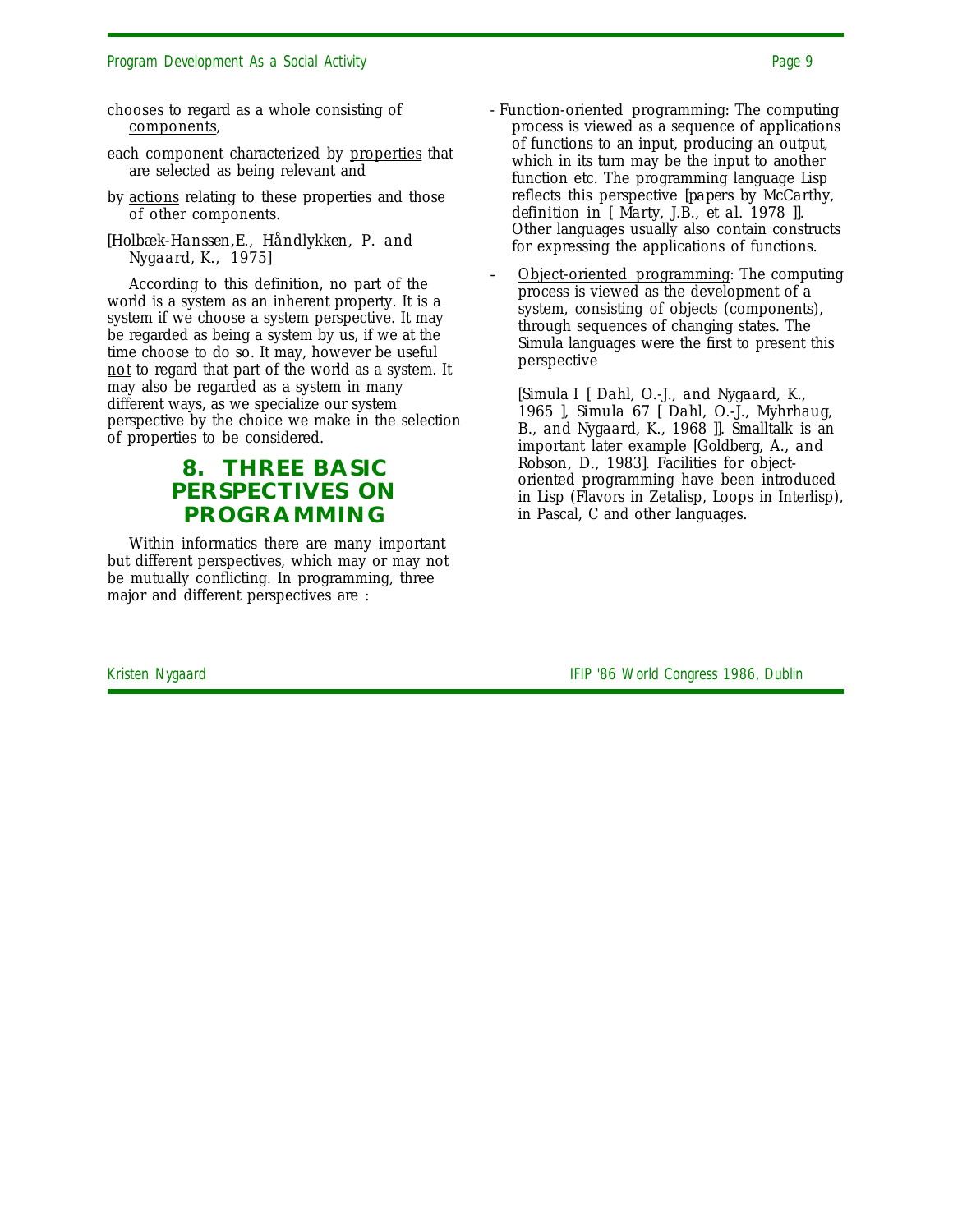- Constraint-oriented programming: The computing process is viewed as a deduction process, developing from an initial state, the process being restricted by sets of constraints and inputs from the environment, the information about the states being deduced by an inferencing algorithm. Prolog *[see e.g. [Clocksin, W.F., and Mellish, C.S., 1981]]* is an example of a constraint-oriented language : constraints may be formulated in first order predicate logic (as Horn-clauses), and inferencing is made by the use of Robinson's resolution mechanism. An example of alternative inferencing algorithms is found in *[Nossum, R., 1984]*. More examples will no doubt be worked out in the years to come.

All these three perspectives should be supported within any general system description and programming language in the future: no perspective will "win" as some people seem to believe. (For this reason the term "paradigm" should be avoided, since the meaning established by Thomas Kuhn for the term is that of a basic perspective within a science, irreconcilable with alternative paradigms.*[Kuhn, T., 1970]*)

Object-orientation should be available in a system description and programming language because of its capability of system modelling and linking with the systems' environment, and also for its relevance to knowledge representation. Powerful functional modes of expression should also be available, as well as Lisp's incremental execution mode and operations upon its own program. Finally, a language should allow the introduction of new kinds of constraints and easy collection - during the computing process - of information to be used in inferencing by a wide range of alternative algorithms.

These three perspectives are not only of interest to programmers. If programs and systems are developed in multidisciplinary teams, with participation of later users, then it is important to have available system description languages that allow for a wider range of description modes.

### **9. THE PROCESS/STRUCTURE HIERARCHY**

In the informatics defin ition above it is referred to "information processes and related phenomena". Let us examine the "related phenomena" that span out a wider canvas of informatics.

Applying Lars Mathiassen's notions of processstructure relationships *[Mathiassen, L., 1981]* to the phenomena studied within informatics, we may identify the following process/structure <u>levels</u>: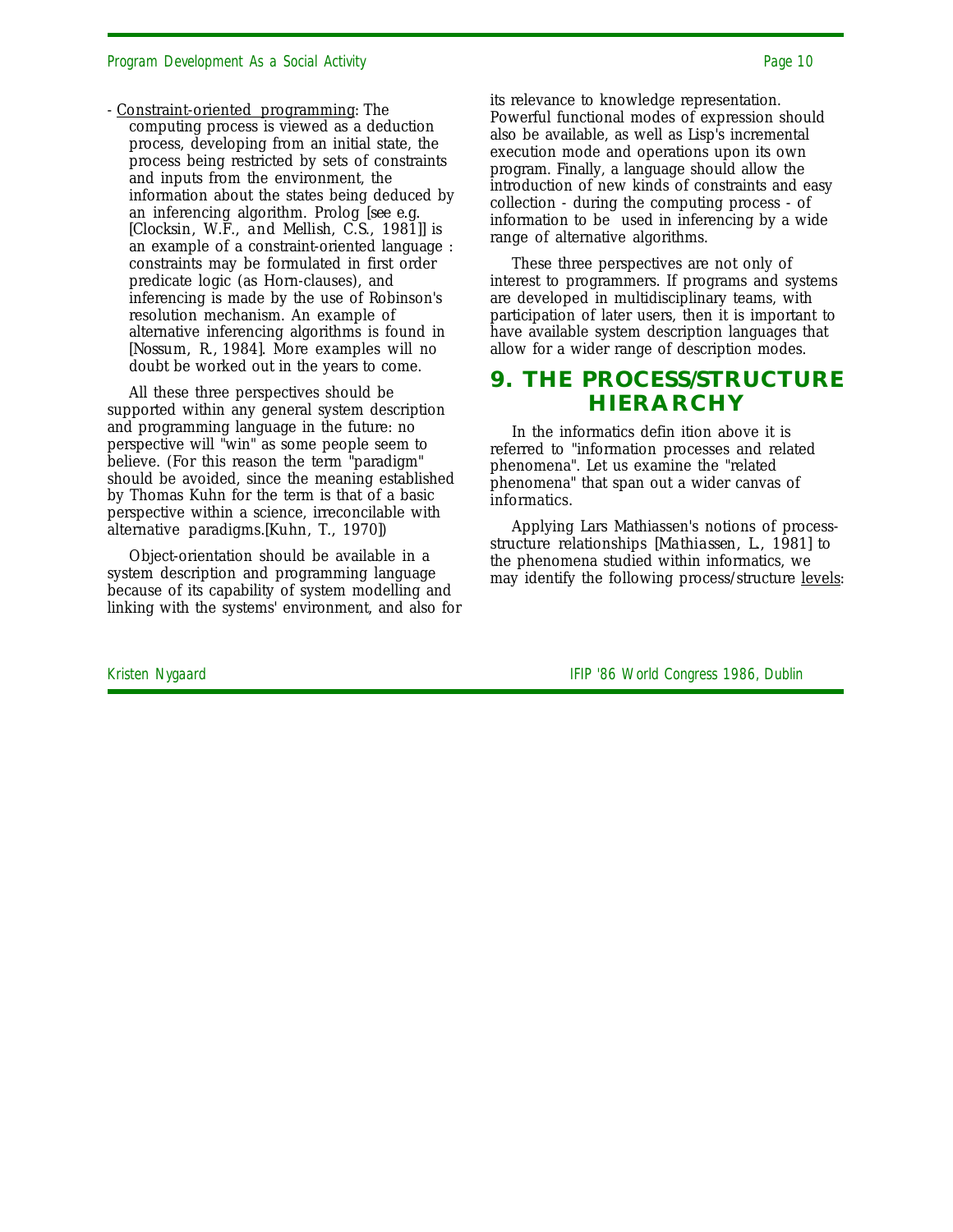- (1) Process: The information process  $($ e.g. program executions, data processing by people and machinery in offices).
- (2) Structure (of process at level 1): The limitations imposed upon this process by computer programs, machine hardware properties, written and unwritten rules of human behaviour etc.
- (3) Process (producing and modifying structure at level 2): The system development process, including programming as a partial process, that has the structure of the information process (or the modification of its structure) as its product.
- (4) Structure (of the process at level 3): The limitations imposed upon system development by organization, existing knowledge, available resources etc.
- (5) Process (producing and modifying structure at level 4): The process of learning within organizations, the research process, the adaptation of organizations to a changed environment.

Informatics should not be defined as being restricted to level 1 and 2 above. It is ample evidence proving that the properties of an information process (at level 1) is strongly dependent upon how its structure (level 2) was

produced (at level 3) *[See e.g.Andersson, J.,1974]*. In order to be able to give information processes improved properties (at level 1) new development methods may be needed (level 4), requiring research efforts (level 5).

The above process-structure levels are another example of a set of perspectives. A specific action or other event in a system development process may be regarded as a part of the programming process or, alternatively, as a part of a learning process changing the capabilities of the organization. The process-structure levels define levels of perspectives and not disjoint levels of phenomena, and the science of informatics has to address itself to all these levels.

Since the processes of programming and system development also are social processes, these processes may not be properly understood unless social perspectives and knowledge from the social sciences are introduced. On the other hand, the processes are strongly structured by their informatical content. More than one perspective must be used in a discussion of their properties.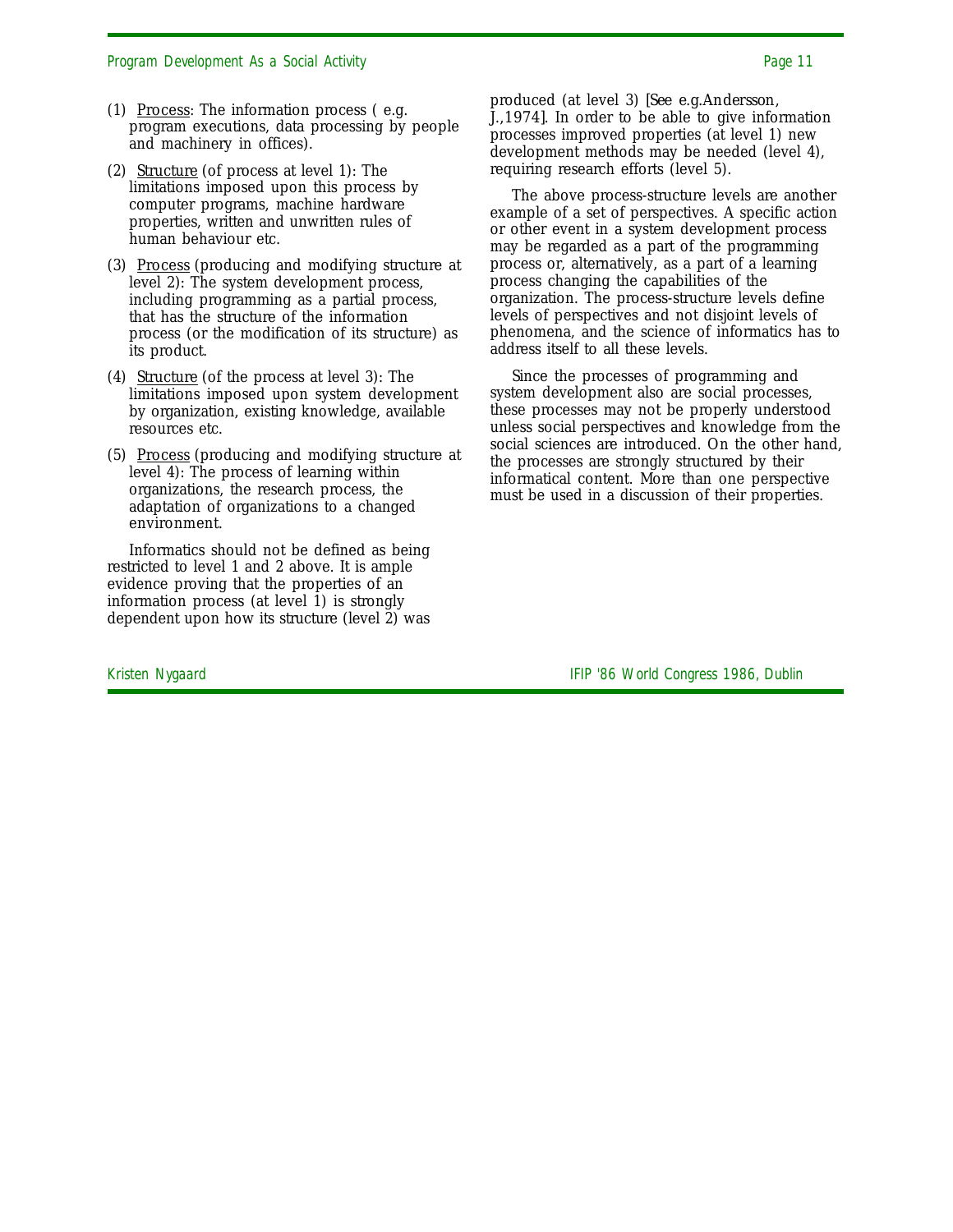### **10. THE SYSTEM DEVELOPMENT PROCESS**

We may approach system development in a descriptive or in a normative way.

We may develop concepts for describing what system development consists of and make it possible to describe system development independently of concepts related to particular methods being used. This is necessary in order to be able to evaluate specific development processes and compare methods.

Mathiassen proposes the use of five functions to characterize system development processes *[Mathiassen, L. 1981]* :

- inquiry,
- construction,
- change,
- decision, and
- communication.

The system development methods represent normative approaches. They propose structure that ought to be imposed upon specific system development processes. In *[Mathiassen, L., 1981]* the following framework is proposed for characterizing methods for system development :

- 1. An <u>area of application</u> : A type of system to be produced, a type of system development organization.
- 2. A perspective, consisting of assumptions about the nature of systems, organizations, the surrounding society and the purpose of the local organization.
- 3. Principles for organizing the development process, splitting it into partial tasks, assigning resources.
- 4. Techniques of work used in the partial tasks.
- 5. Tools used in the application of the techniques.

Very few, if any methods are described by their authors using this layout. The assumptions, attitudes and values constituting underlying perspective are in particular very seldom stated, and they have to be deduced.

Using Mathiassen's framework it is possible to characterize and compare particular proposed methods in terms of its approach to inquiry, construction, change, decision and communication, as well as particular program and system development processes that are observed. One result common in such analyses is that actual development processes do not confirm to the prescriptions given in the methods one attempts to apply. It is also common experience that those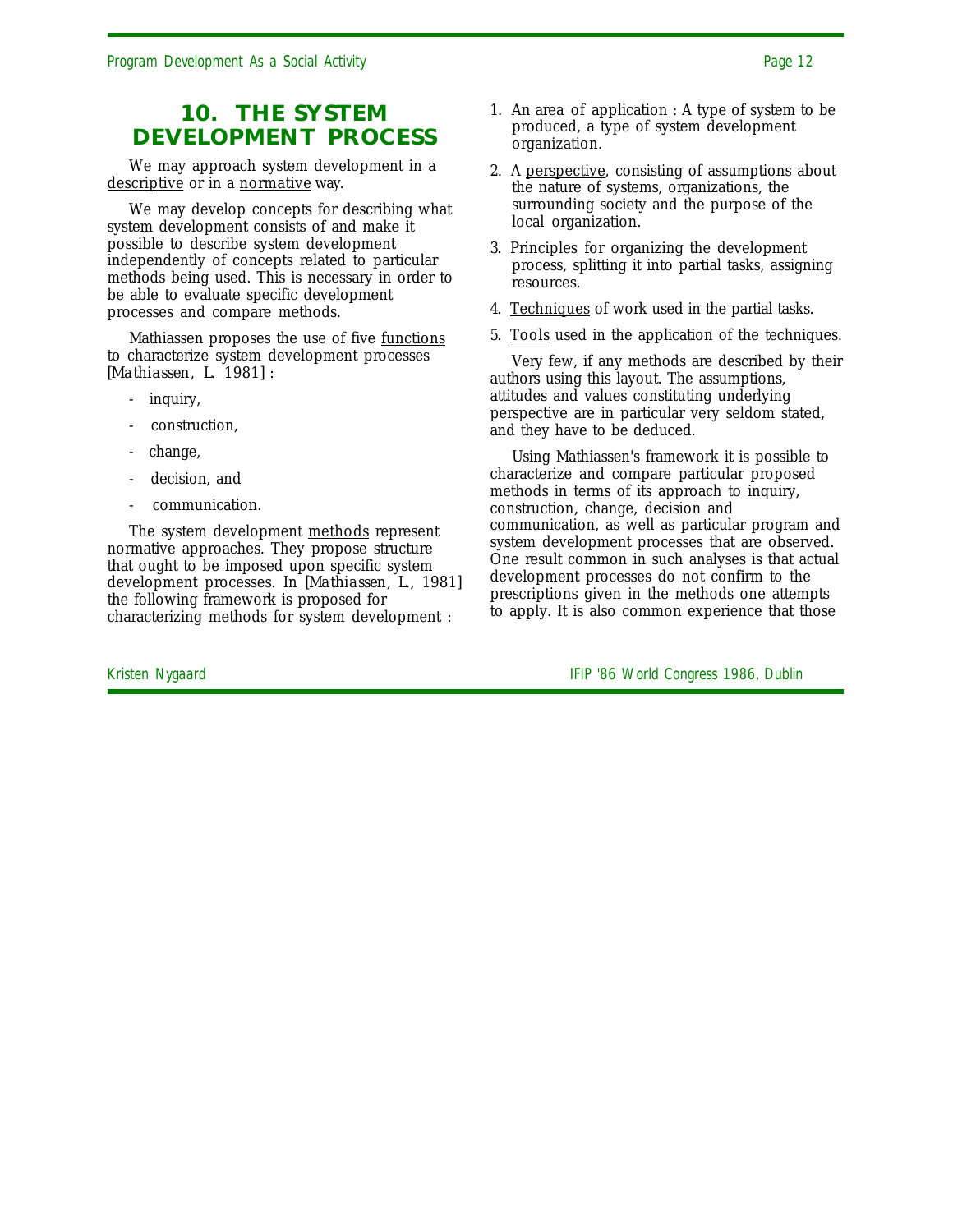"phase-oriented" methods are unrealistic that prescribe e.g. an "Analysis phase" followed by a decision, then "Design" followed by a decision, and finally "Implementation". In practice inquiry, construction and change are parts of all phases in the development process.

Comparing methods in terms of their area of application, perspective, rules for organization, techniques and tools also is useful and necessary to understand properly the implications and assumptions of methods that are considered for practical use.

### **11. USERS: INTERESTS AND ROLES**

In system development it is common to refer to those affected by information systems as "users". In most discussions about the system development process this term is far too vague and general. Statements concerning "user participation" and "user satisfaction" may have no precise meaning without a specification of which group within the organization these users belong to. *[The discussion of the user concept in this section follows [Nygaard, K.and Håndlykken, P.* 1981]]. The groups of users may be categorized according to many criteria:

- Kinds of work tasks carried out.
- Position within the decision system.

- Position within the power system.

Two useful perspectives are those of functional roles and of interest groups , respectively *[see points made by P. Naur in [Fjellheim, R., Håndlykken, P. and Nygaard, K., 1974], and also [Nygaard, K., 1975] and [Nygaard, K., and Fjalestad, J.; 1981]*.]

We get the first perspective by considering the functions to be carried out by people in a given system by describing their <u>functional roles</u>.

A role is then defined by a specified task or group of closely interrelated tasks (constituting a job), carried out by people in the development and/or operation of a system. A person may act in more than one role at a time. (This role concept differs from that commonly used in social psychology where a role is described by the expectations that a person will adapt to in a given position in an organization.)

This list contains some important role categories in relation to development and use of programs and systems:

- Rulers: control, completely or partially, the resources used in the system (and its development) and the selection of the basic objectives it is intended to fulfill.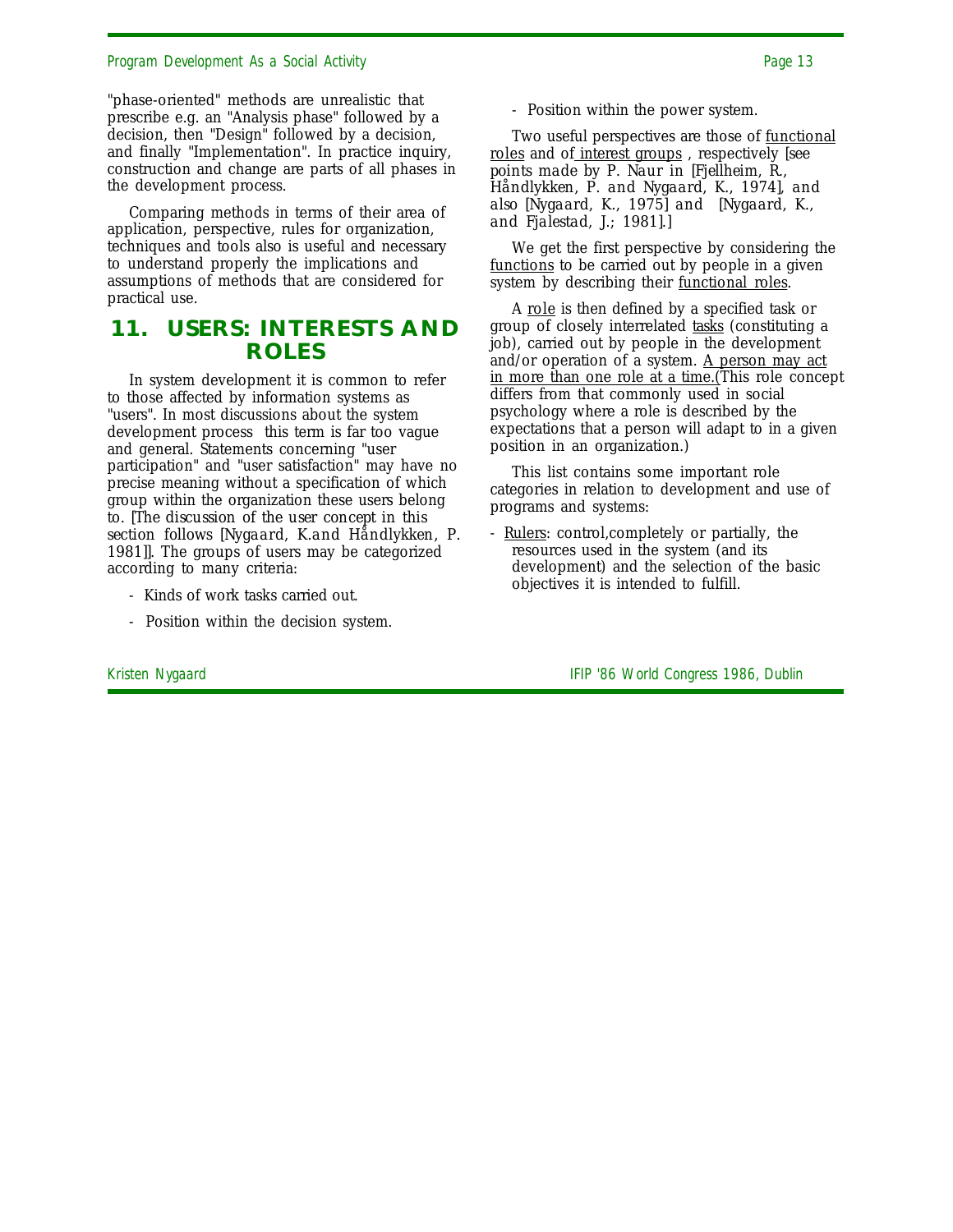- Managers: survey and direct the development and/or operation of the system. Local representatives of rulers.
- Operators: work in the system and are necessary for its proper operation. An operator may often serve as a manager for a subsystem of the total system.
- Customers: interact with the system from necessity or by choice. In direct contact with the system only in shorter periods of time.
- Bystanders: may be influenced indirectly by the system, by its consumption of scarce resources or by other social effects.
- Designers: design and describe the system's structure (usually) in cooperation with management.
- Programmers: work out in detail the prescriptions (programs and work procedures) used in the system. Participate in the implementation.
- Teachers: teach operators and others how to use the system.

It should be stressed that the roles specify functions and not persons. A person within the system will <u>often</u> enact more than one role, at the same or at different times. (A programmer may,

and in the opinion of many also should act as designer.)

When the management of an enterprise decides it wants "user participation", it usually means that some of the functional roles become represented in some of the bodies within the development organization. This user perspective is important also to interest groups (see below), if and when a consensus or compromise about the system's objectives and development is arrived at.

The role concept is useful because it emphasizes the various kinds of experience needed and the demand for different kinds of system descriptions in the development process. An employee needs one system description when she or he as operator shall learn how to use a terminal, another when she or he as shop steward (interest group representative) wants to understand how the terminals influence the social contact network and the control of the production.

The second perspective is that of interest groups. People with the same relationship to the production processes will usually develop an understanding of common interests, group interests. They will organize themselves in "interest organizations" acting as "interested parties" to decision-making in the society. Associated with an "interest point of view" is often also a more comprehensive perspective, in the form of an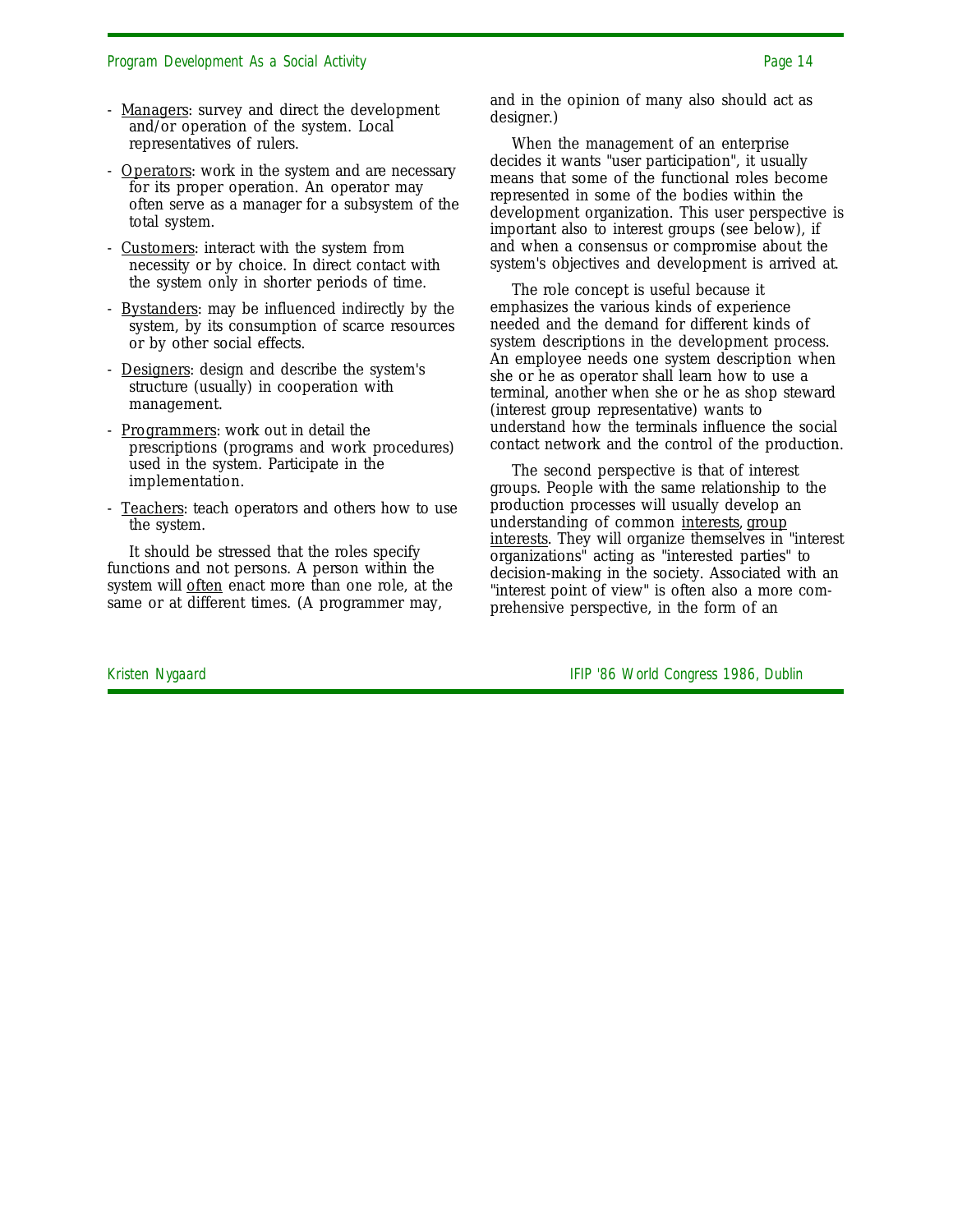"ideology" or "picture of the world" that influences the group members' attitudes to what are important properties of a system and guides their behaviour in a development process.

A group's interests in systems in an enterprise or a public institution may relate to a number of issues:

- What economic benefit will we (the group) get from the system? (As employees, middle or top management, as employers.)
- To what extent may we exercise control (power) over the system?
- How will the system influence the physical and psychological working environment?
- Will the social network in the enterprise be changed to our advantage or disadvantage?
- What is the relationship between the objectives of the system and the objectives we feel should direct our society?

Data shop stewards are elected to represent group interests, and all points listed above may be raised in negotiation within the framework of the data/technology agreements presented later in this paper.

### **12. HARMONY AND CONFLICT**

System development in public and private enterprises are part of the development of the production forces in the society. Organizational changes are often associated with shifts in power between capital and labour, and are in fact often introduced with this as a main purpose.

Every method for large scale program and system development embeds a perspective on the nature of the relationship between capital and labour. Any person studying system development must be aware of these aspects of the situation in order to hold realistic opinions.

Different political theories present different perspectives. Up to 1967, when the Norwegian trade unions started taking an interest in the application of information technology, system development methods in Scandinavia were always presented without any reference to possible conflicts between capital and labour. They were regarded as "objective", "neutral", "professional", "apolitical".

In the text book developed in the first trade union project *[Nygaard, K., and Bergo, O. T., 1973 ]* it is stated, however, that: "..... in our opinion language, concepts, models and theories for organization, job content and society are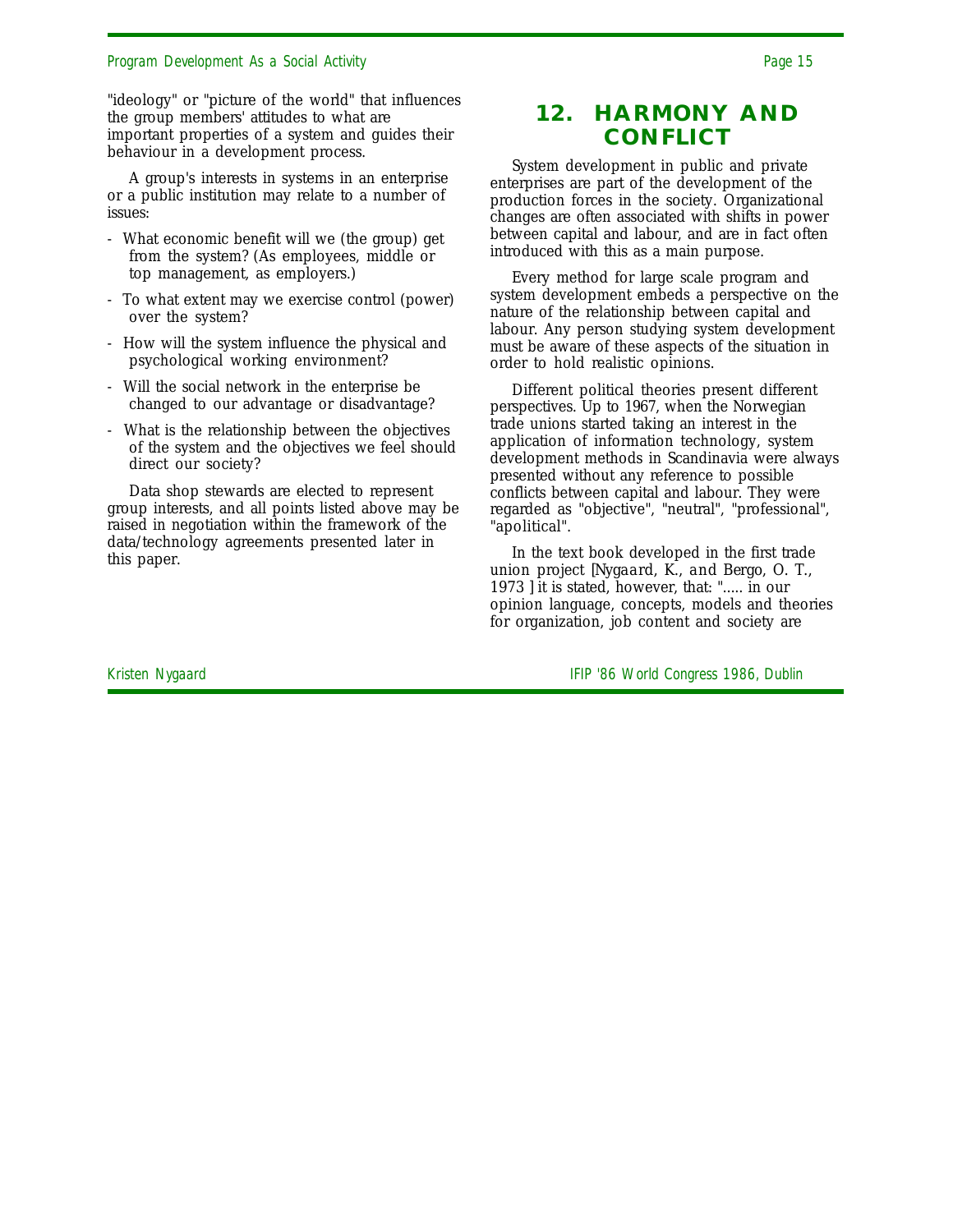reflecting the interests and ideologies of those who created these languages, concepts, models and theories" (p. 27). And: "We are instead building upon ways of thinking (models) in which one may include both common interests and unresolved conflicts of interests. In our opinion this is necessary, since the objective of actions from the trade unions is a change in the power relations in companies and in their organization." (p. 28).

A researcher who has treated this subject carefully is Åke Sandberg *[in own papers , e.g. [Sandberg, Å.,1975] , and in a joint paper with Pelle Ehn [Ehn, P., and Sandberg, Å.,1976]]* :

A main distinction is made between:

- the harmony perspective, and
- the conflict perspective.

The harmony perspective expresses the fundamental view that the relation between different groups and individuals is characterized by harmony and the absence of basic conflicts. Conflicts are interpreted as "disagreement" and "misunderstanding" and may be resolved by information and conversation.

In the conflict perspective the relation between the groups essentially is characterized as an "unresolvable conflict" of "basic interests". This conflict must be handled by confrontation,

negotiation and compromise, resulting in the postponement of the next confrontation.

|          | Conflict<br>perspective | Harmony<br>perspective |
|----------|-------------------------|------------------------|
| Observed | Manifest                | Apparent               |
| conflict | conflict                | conflict               |
| Observed | Apparent                | Manifest               |
| harmony  | harmony                 | harmony                |

| ۲ισ |  |
|-----|--|
|     |  |

Adherents of the two perspectives will interpret the same observed reality in different ways, schematically illustrated in Fig. 12.1.

Usually the supporters of the conflict perspective are more explicit than the harmony supporters. Åke Sandberg has stated this as :

"Not to choose is to choose the harmony perspective."

Examples of other perspectives of interest are the "transaction cost" perspective (on organizations) *[Ciborra, C., 1981]*, the "application perspective" (on the use of computers in organizations) *[Bjerknes, G., and Bratteteig, T., 1984]*, and the "tool perspective" (on computers) *[Ehn, P., and Kyng, M., 1985]*. A collection of articles written from a nonmanagerial perspective is found in *[Fossum, E., 1983]*.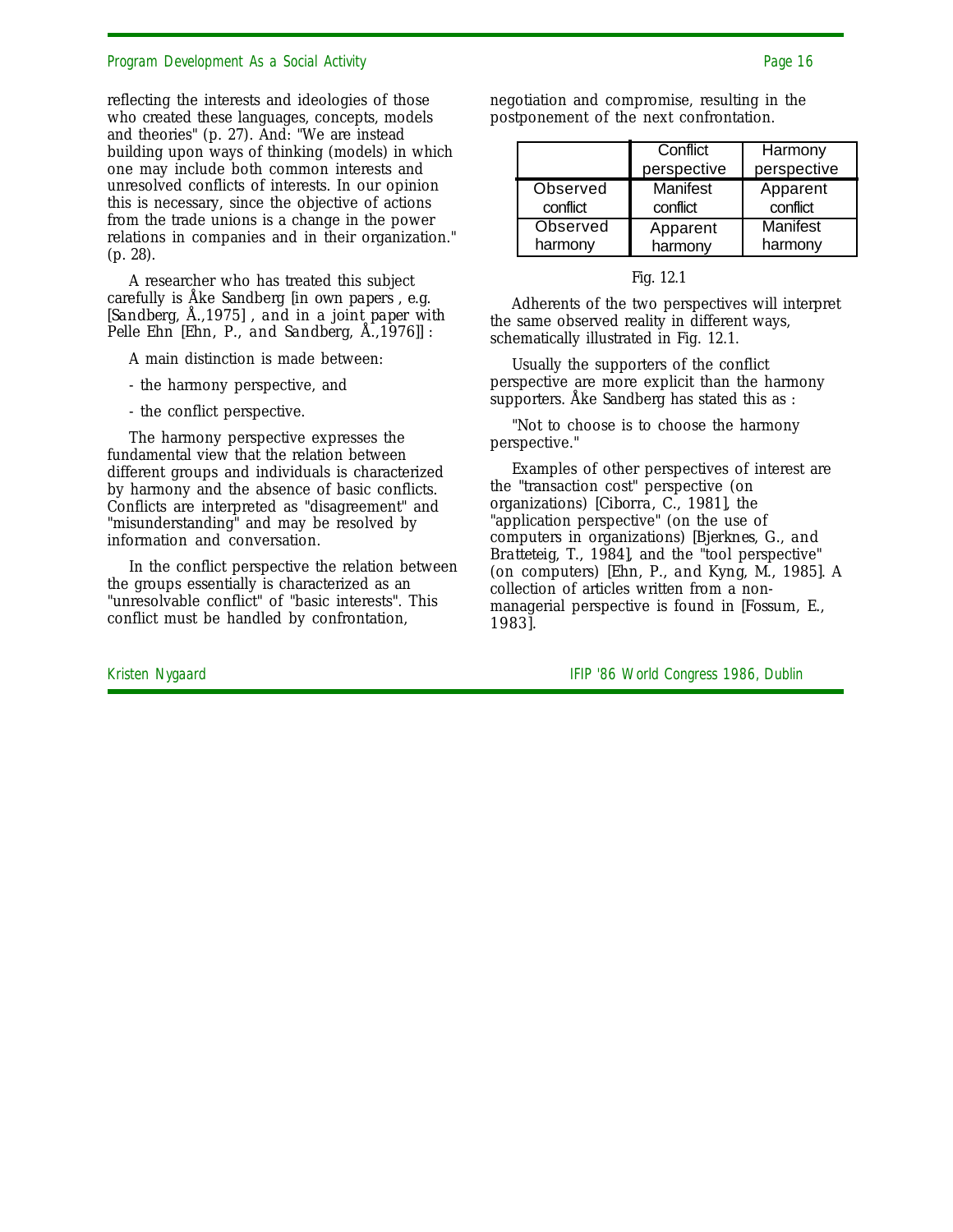### **13. PARTICIPATION AND REGULATION**

In some countries there are laws and negotiated agreements between the main organizations of Labor and Employers, regulating the program and system development process. In Norway, where this started, one has to take into account:

1. the legislation on co-determination in enterprises (1972).

2. the "General Agreement on Technological Development and Computer-Based Systems" between the Norwegian Employers' Federation (NAF) and the Norwegian Federation of Trade Unions (1975, with later revisions).

3. the "Act Relating to Worker Protection and Working Environment" (1977).

4. the legislation protecting the privacy of information about "legal persons", both individuals and enterprises Effective from 1980).

The first demand for a "Data Agreement" came from a local union (Askim Chemical Workers' Union) in 1973 as a result of the "Iron and Metal Workers Project", a research project on "Planning, Control and Data Processing, Evaluated from the Point of View of the Trade Unions" (1971-73) *[see*

*[Nygaard, K., and Bergo, O.T., 1973 and 1975] and [Nygaard, K., 1977]].* After long and difficult negotiations, an agreement was signed early 1974 between the union and its employer counterpart.

In 1975 a corresponding agreement was signed at the national level between The Norwegian Employers' Federation (NAF) and The Norwegian Federation of Trade Unions (LO), and later between the trade unions and the government as well as the municipalities in Norway. The agreements probably cover system development at more than 90 per cent of workplaces employing blue and white collar workers (and unionization is very high in Norway).

The agreement gives the unions the right to elect special "data shop stewards" that are trained to take care of their interests in relation to computer-based systems. According to the LO, there are (1986) ca. 1500 data shop stewards in Norway (population 4 millions).

Some excerpts will illustrate how these agreements strongly impact upon the social aspects of program and system development.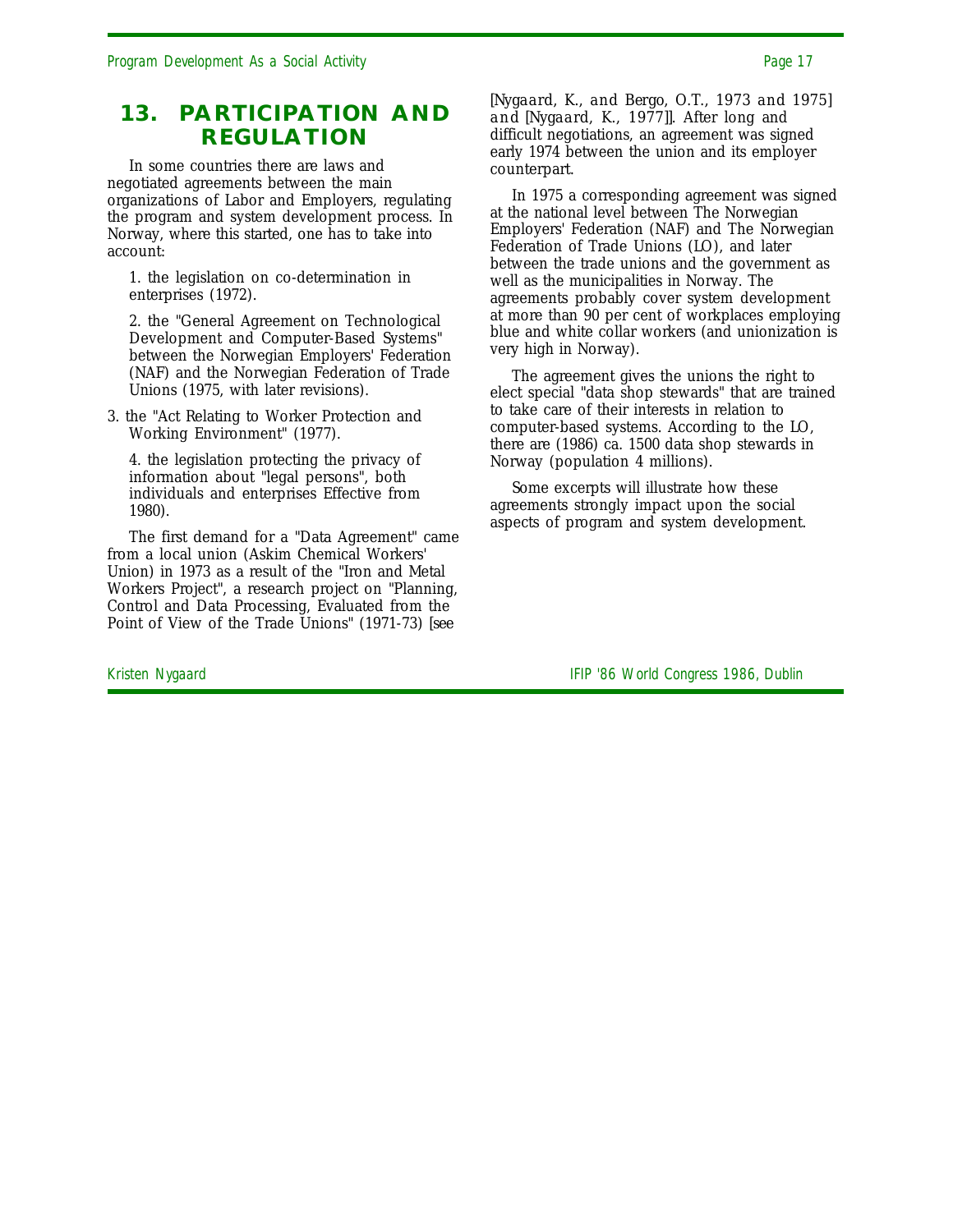- "The Norwegian Employers' Federation (NAF) and the Norwegian Federation of Trade Unions (LO) agree that this general agreement shall form the basis for the planning, introduction and use of technology and computer-based systems. ....."
- The agreement comprises technology and systems that are used in planning and accomplishing the work, as well as systems for the storage and use of personal data. Personal data refer to all data that can be traced back to specific persons employed at the individual enterprises by means of a name or other identification code.
- "The use of technological possibilities in the form of equipment and systems may be decisive for the development and existence of the enterprise. New solutions and systems may influence the employees' workplace and working conditions.
- When this is the case, it is important that the new technology is not just evaluated on the basis of technological and financial factors, but also based on social considerations. This overall consideration forms the basis for the design, introduction and use of systems and new technology, e.g. through consequence analyses.
- "The enterprise shall keep their employees informed through their shop stewards about conditions which are within the scope of the agreement so that the shop stewards may express their views as early as possible and before the decisions of the enterprise are implemented, ..."
- "The information shall be provided in a clear form and in language that can be understood by people without special knowledge of the field."
- "The main organizations recommend that, in addition to the shop stewards' representatives, the employees who will be directly influenced by the projects within the scope of the agreement should be involved wherever practically possible in the project work."
- "If the employees at the individual enterprise wish, they may select a special representative, preferably from among the existing shop stewards, to look after their interests and to cooperate with the enterprise within the scope of this agreement."
- "The representative(s) shall have access to all documents about equipment and programs within the scope of this agreement."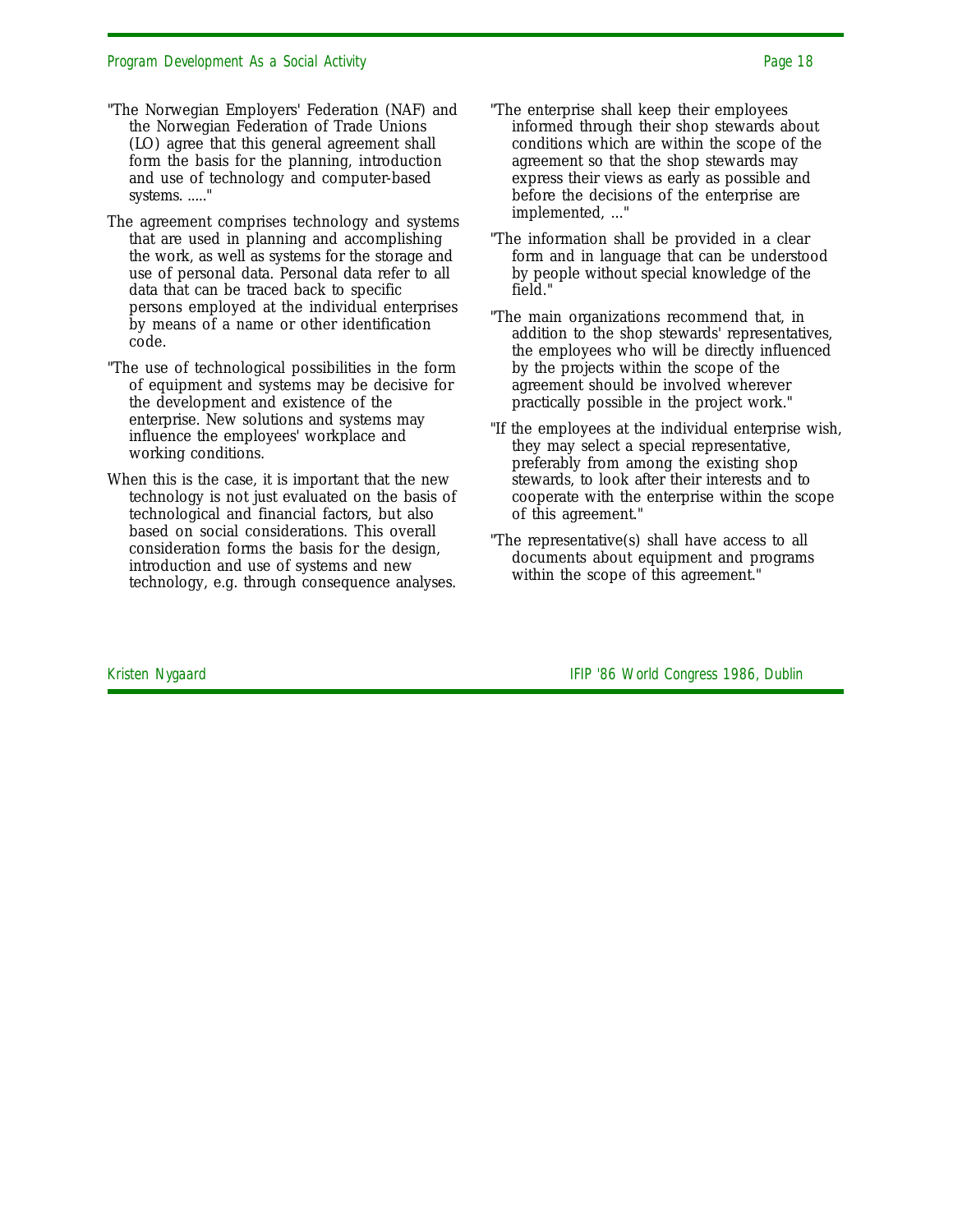- "Examples of such training (of data shop stewards) are courses in systems work and project administration, sufficient to develop the competence needed to participate actively in systems design."
- "Collection, storage, processing and use of personal data shall not occur without due cause based on consideration for the operation of the enterprise. The individual enterprise shall clarify the type of personal data which the computer equipment shall collect, store, process and use."

The above (and corresponding) agreement(s) are the main instruments when the social aspects of program and system development are negotiated in Norway. The "Working Environment Act" backs these provisions by general rules of law, but the agreements are more flexible for everyday use. They also reflect the fact that the employees only get so much influence as their unions are strong and have built up the necessary competence.

From this Act it suffices to quote §12.3 :

- "Act Relating to Worker Protection and Working Environment.
- § 12, Planning the Work
- 3. Control and Planning Systems.

The employees and their elected union representatives shall be kept informed about the systems used for planning and controlling their work, and about planned changes in such systems. They shall be given training necessary to enable them to learn these systems, and they shall take part in planning them."

The provisions of laws and agreement give employees in Norway more influence over large scale program and system development than in other countries. The main trends of development in business and industry in Scandinavia are, however, determined by other forces, working at the world scale, and not by local laws and agreement in countries with fewer inhabitants than the main cities in many larger countries.

### **14. PROGRAM DEVELOPMENT AND PROFESSIONS**

In an increasing number of professions people are using their most advanced competence in interaction with computerized information systems. The attempts at creating useful knowledgebased systems will enhance this development.

This implies that the mastery of these systems becomes an integral part of the professionals' competence. If the development of professions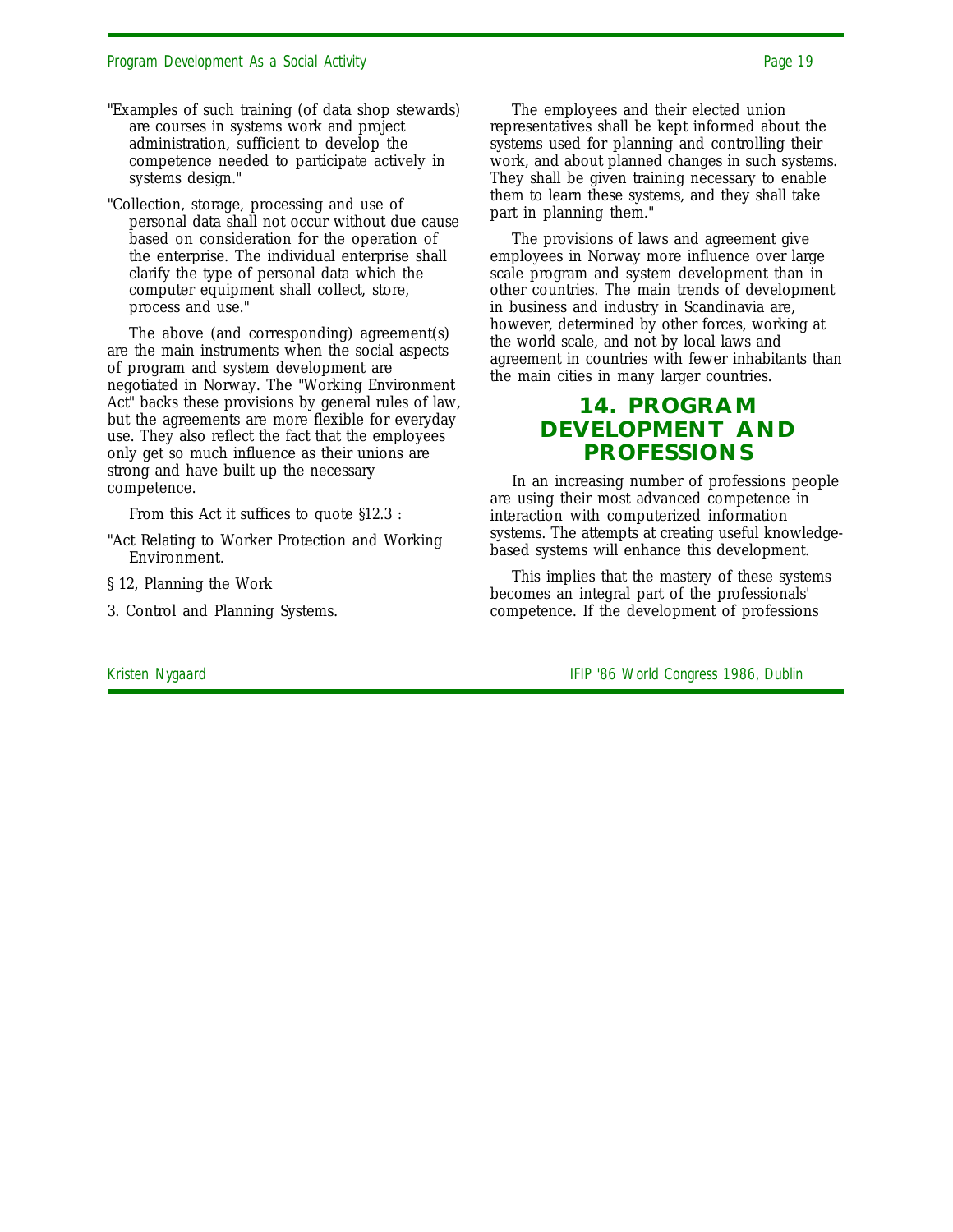shall be influenced by its members, they must be able to comprehend the systems, participate in their development and be able to modify them as a part of the day-to-day adaptation of their tools to the changing and developing nature of their work.

It will not be possible to keep local system development specialists' groups capable of handling such tasks. "Programming" in the sense of making system extensions and modifications should be made by the professionals themselves, whereas the basic design and the keeping of database security and communications standards must be the responsibility of specialists in informatics or of multi-disciplinary teams.

The new situation makes it necessary to extend the competence, and thus the "professional language", in many professions by well considered and integrated concepts from informatics. From the point of view of programmers these are good news, since challenging and interesting cooperative tasks are ahead.

*[Recent work relating to "profession-oriented languages" are found in [Bjerknes, G., et al. 1985], [Kaasbøll, J., 1986], [Nygaard, K., 1984], [Sannes, I., 1985] and [Sinding-Larsen, H., 1986].]*

### **REFERENCES**

Andersson, J., 1974: "Industriföretagets produktionsstyring" ("The Production Control of Industrial Enterprises"), Kungliga Tekniska Högskolan, Stockholm, Sweden, 1974.

Bjerknes, G., and Bratteteig, T., 1984: "The Application Perspective - Another Way of Conceiving System Development and EDP-Based Systems". Report from the 7th Scandinavian Research Seminar on Systems Engineering., Helsinki, 1984.

Bjerknes, G., Bratteteig, T., Kaasbøll, J., Nygaard, K., Sannes, I., Sinding-Larsen, H., and Thingelstad, G. 1985: "Gjensidig læring", ("Mutual Learning"), Report from Phase 1 of the "Florence Project on the Use of EDP in Nursing". Institute of Informatics, University of Oslo, 1985.

- Boehm, B.W., 1981:"Software Engineering Economics", Prentice-Hall 1981.
- Bratteteig, T., 1983: "Kommunikasjon i systemutvikling". ("Communication in System Development. Relevant Issues from the Social Sciences. Characteristics of Methods and Relevant Communications Situations".) Master Thesis, Institute of Informatics, University of Oslo, Oslo 1983.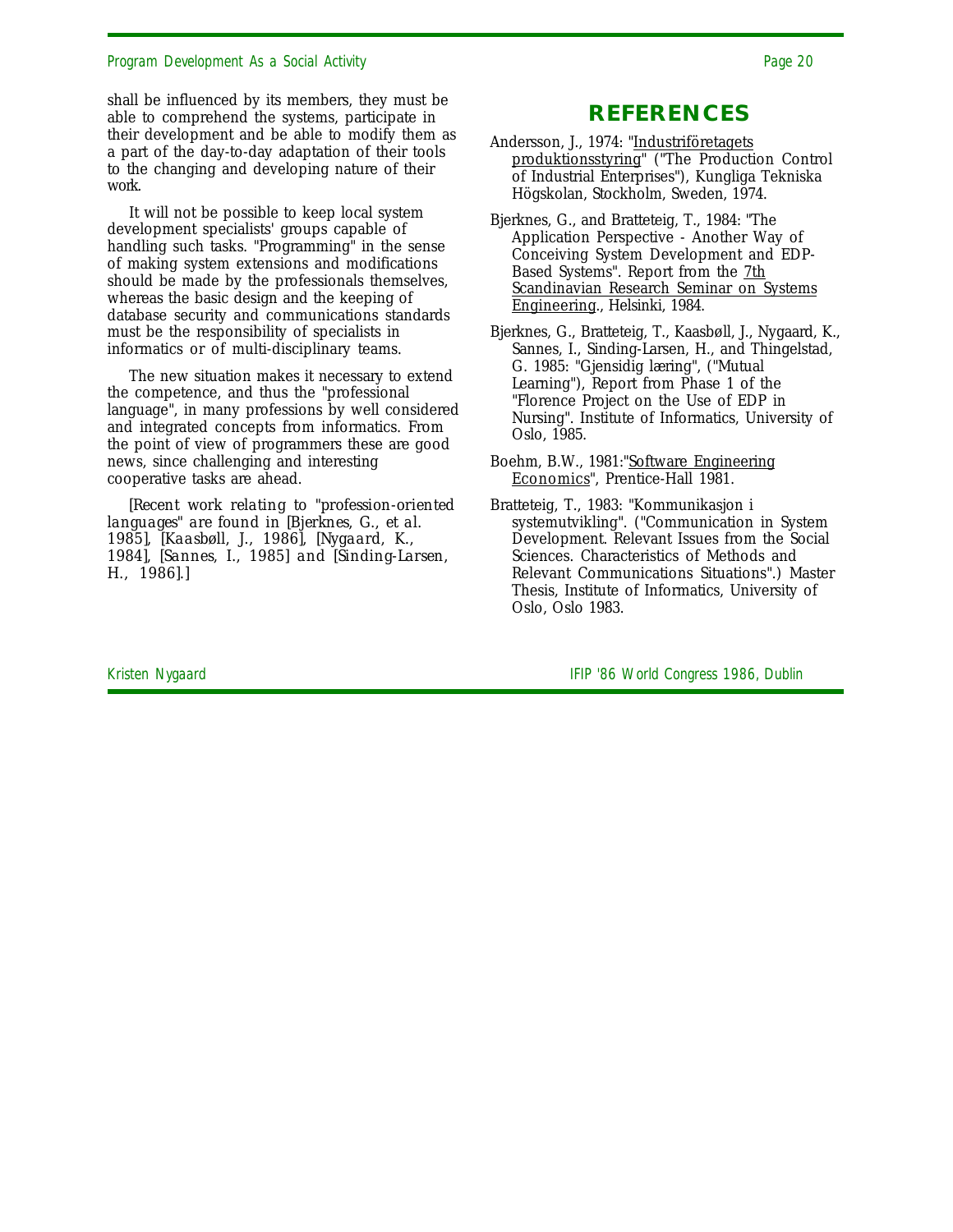Bråten, S., 1973: "Model Monopoly and Communication", Acta Sociologica, Vol. 16, 1973, No. 2, pp 98-107.

Bråten, S., 1983: "Dialogens vilkår i datasamfunnet", (The Conitions for Dialogue in the Computerized Society") Oslo University Press, Oslo, Norway, 1983.

- Ciborra, C., 1981: "Information Systems and Transaction Architecture". International Journal of Policy Analysis and Information Systems, Vol. 5, No. 4, 1981.
- Clocksin, W:F:, and Mellish, C.S., 1981: "Programming in Prolog". Springer-Verlag, Berlin-Heidelberg-New York, 1981.
- Dahl, O.-J. and Nygaard, K., 1965: "SIMULA a Language for Programming and Description of Discrete Event Systems". Norwegian Computing Center, Oslo 1965.
- Dahl, O.-J., Myhrhaug, B. and Nygaard, K., 1968: "SIMULA 67 Common Base Language". Norwegian Computing Center, Publ. S-2, Oslo, 1968.
- Ehn, P., and Kyng, M., 1985: "A Tool Perspective on Design of Interactive Computer Support for Skilled Workers". Report from the 7th Scandinavian Research Seminar on Systems Engineering. Helsinki 1984.
- Fjellheim, R., Håndlykken, P. and Nygaard, K., 1974: "Report from a Seminar on System Description at "Skogen", Røros". Norwegian Computing Center, Publication S-65. Oslo 1974.
- Fossum, E., editor, 1983: "Computerization of Working Life". Ellis Horwood Limited,Chichester 1983. (Distributed by Halsted Press, a division of John Wiley & Sons.)
- Goldberg, A. and Robson, D., 1983: "Smalltalk 1980. The Language and its Implementation." Addison-Wesley 1983.
- Holbæk-Hanssen, E., Håndlykken, P. and Nygaard, K., 1975: "System Description and the DELTA Language". Norwegian Computing Center, Publ. 523, Oslo 1975.
- Håndlykken, P. and Nygaard, K., 1981: "The DELTA System Description Language - Motivation, Main Concepts and Experience from Use". In "Software Engineering Environments", edited by Hünke, H. Proceedings of the Symposium held in Lahnstein, Germany, June 16-20, 1980. North-Holland, Amsterdam, 1981.
- Kristensen, B. B., Madsen, O. L. and Nygaard, K., 1983a: "Syntax Directed Program Modularization". In "Interactive Computing Systems" (Ed. Degano, P. and Sandewall, E.), North-Holland 1983.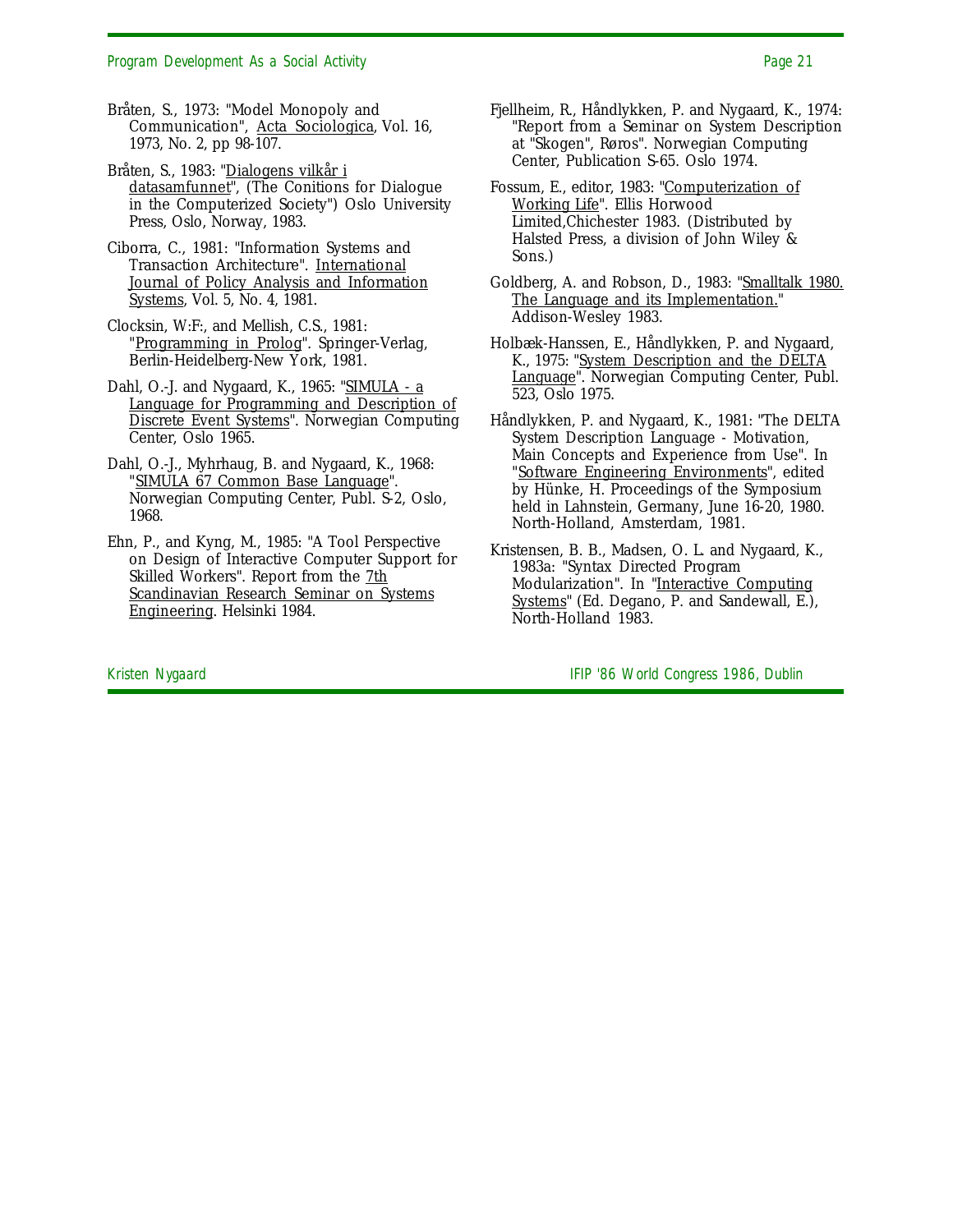- Kristensen, B. B., Madsen, O. L., Møller-Pedersen, B. and Nygaard, K., 1983b: "Abstraction Mechanisms in the BETA Programming Language". Proceedings of The Tenth ACM Symposium on Principles of Programming Languages, January 24-26 1983, Austin, Texas.
- Kristensen, B. B., Madsen, O. L., Møller-Pedersen, B. and Nygaard,K., 1985: "Multisequential Execution in the BETA Programming Language." Sigplan Notices, Vol. 20, No. 4, April 1985.
- Kuhn, T. S., 1970: "The Structure of Scientific Revolutions". 2nd edition, The University of Chicago Press, Chicago 1970.
- Kaasbøll, J., 1985: "Iformation Processes versus Data Processes", "Precedings" for the "Working Conference on Development and Use of Computer-Based Systems and Tools", Aarhus University, Denmark, 1985.
- Kaasbøll, J., 1986: "Intentional Development of Professional Language through Computerization. A Case Study and Some Theoretical Considerations." Proceedings of the IFIP Working Group 9.1 Conference on "System Design for Human Development and Productivity: Participation and Beyond", May 1986, Berlin, GDR.
- Marty, J.B., Hearn, A.C., Griss, M.L., and Griss, C., 1978: "Standard Lisp Report". University of Utah, Symbolic Group, Report No. 60, Provo, Utah, 1978.
- Mathiassen, L. 1981: "Systemudvikling og systemudviklingsmetode". ("System Development and System Development Method".) Dr. Scient. Thesis, University of Oslo. Published as DAIMI PB-136, Dept. of Computer Science, Aarhus University, 1981.
- Nossum, R., 1984: "Decision Algorithms for Program Unification". Institute of Informatics, University of Oslo, 1984.
- Nygaard, K. and Bergo, O.T., 1973: "Planlegging, styring og databehandling. Grunnbok for fagbevegelsen". ("Planning, Control and Data Processing. Basic Reader for Trade Unions".) Part I - Introduction. Tiden Norsk Forlag, Oslo 2.ed. 1973.
- Nygaard, K.and Bergo, O. T., 1975: "The Trade Unions. New Users of Research". Personnel Rewiev, 4, 2, 1975.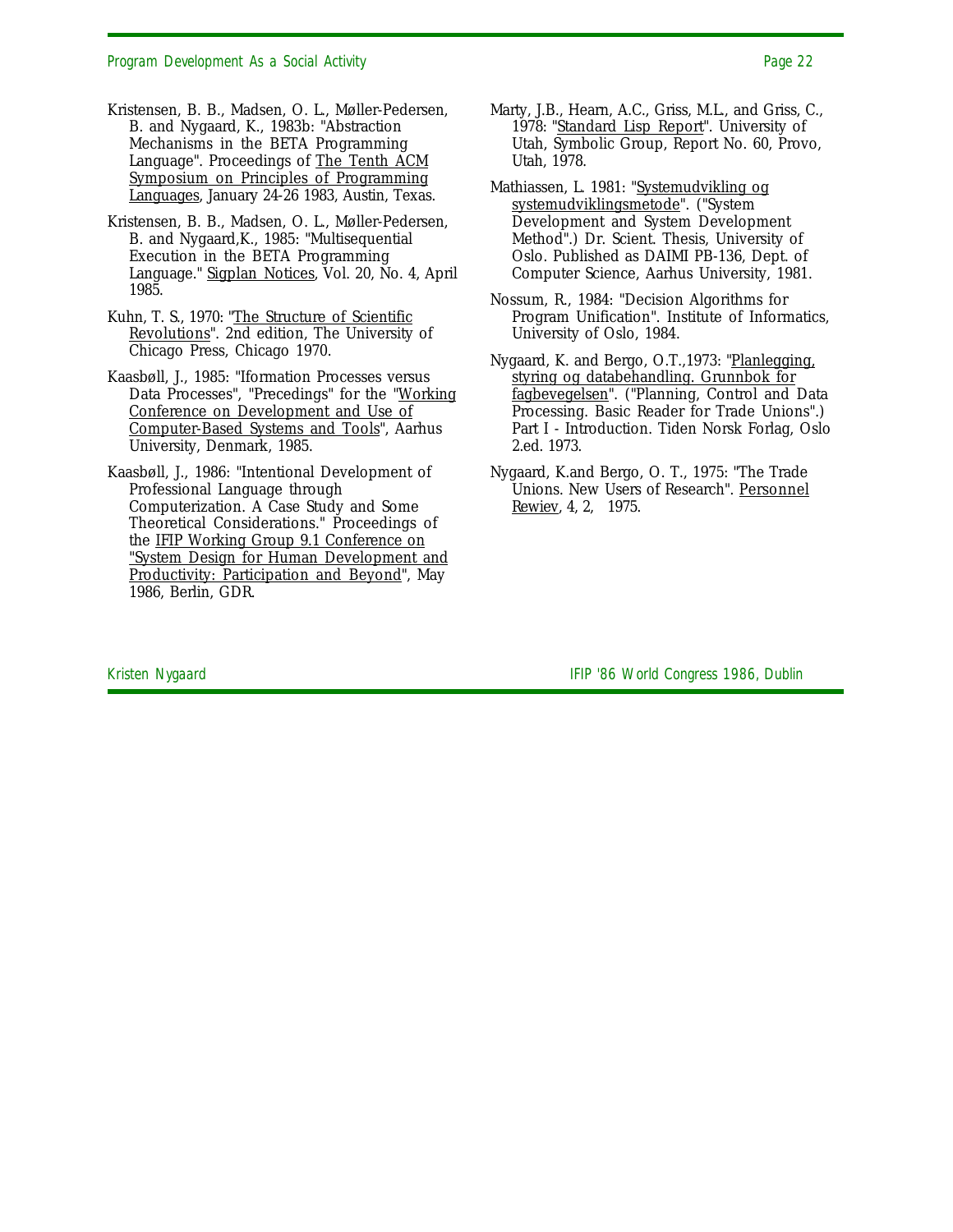- Nygaard, K., 1975: "DELTA-prosjektet og dets tilknytning til problemene i system-utvikling" ("The DELTA Project and Its Relation to the Problems in System Development".) Proceedings of the Aarhus Conference January 1975 on Working Metods in System Development. Department og Computer Science, Aarhus University.
- Nygaard, K., 1977: "The Iron and Metal Project. Trade Union Participation". Proceedings of the CREST Conference on Management Information Systems 1977. London, Cambridge University Press.
- Nygaard, K.and Håndlykken, P. 1981: "The System Development Process - Its Setting, Some Problems and Needs for Methods". In "Software Engineering Environments", edited by Hünke, H. Proceedings of the Symposium held in Lahnstein, Germany, June 16-20, 1980. North-Holland, Amsterdam, 1981.
- Nygaard, K. and Fjalestad, J., 1981: "Group Interests and Participation in Information System Development". In "Microelectronics, Productivity and Employment", OECD, Paris, 1981.
- Nygaard, K., 1984: "Profession Oriented Languages", in Proceedings from the conference Medical Informatics Europe 84, Brussels 1984.
- Nygaard, K. and Sørgaard, P., 1985: "The Perspective Concept in Informatics", "Preceedings" of the "Aarhus 1985 Working Conference on "Development and Use of Systems and Tools", Aarhus University, Denmark, 1985.
- Nygaard,K., 1986: "Information and Perspective", Working paper, Institute of Informatics, University of Oslo, 1986
- Olle, T.W., Sol, H.G., and Verreijn-Stuart, A.A., (editors), 1982: "Information System Design Methods", North-Holland 1982.
- Parkin, A., 1980: "Systems Analysis". Edward Arnold, London 1980.
- Sandberg, Å., editor, 1979: "Computers Dividing Man and Work", Swedish Center for Working Life (Arbetslivcentrum), Stockholm 1979.
- Sannes, I., 1985: "Computers as Tools for Nurses", in Proceedings of The 2nd International Working Conference on Communication in Health Care (International Medical Informatics Association), Stockholm, June 1985.